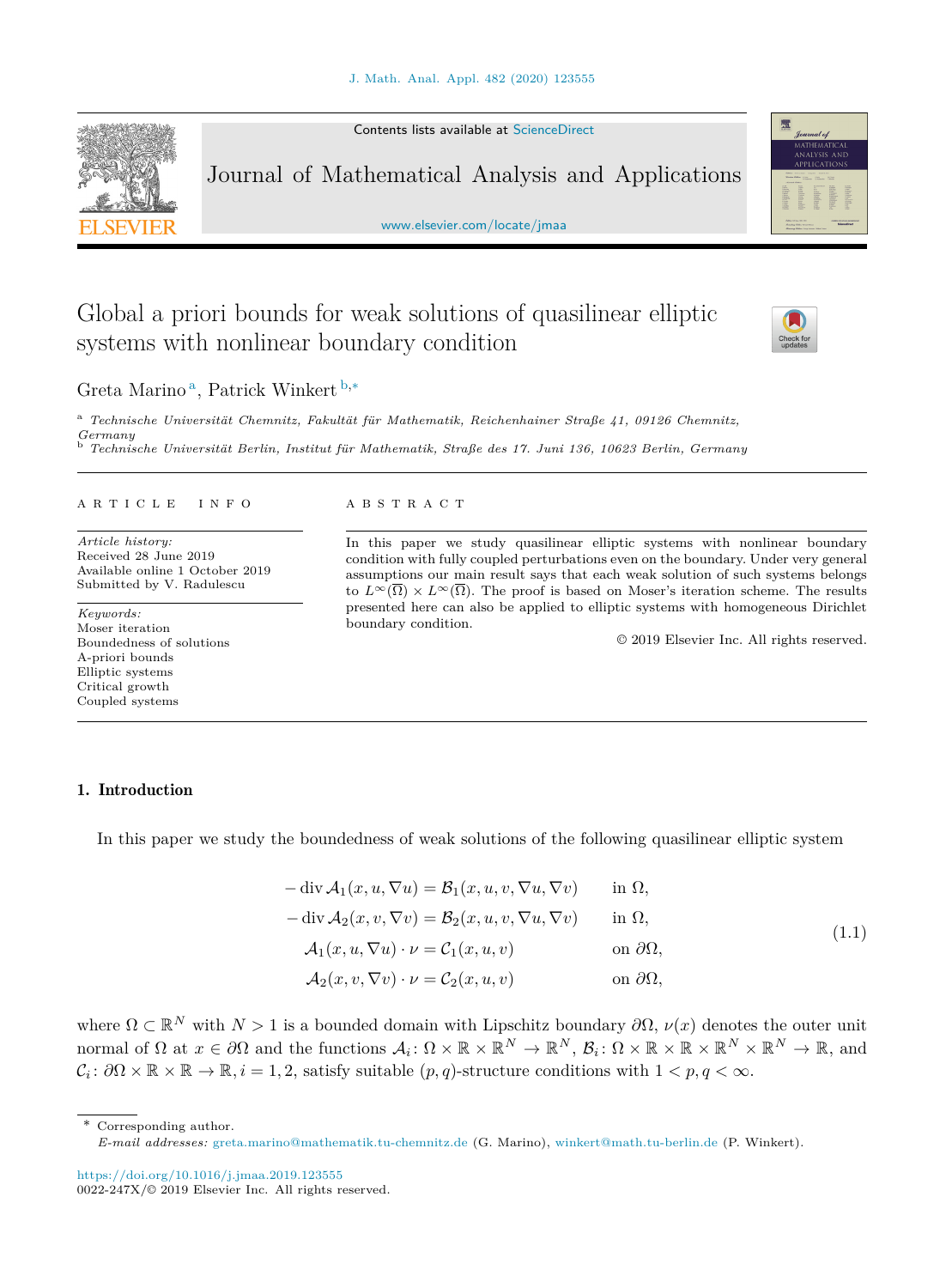The main goal of this paper is to prove the existence of a priori bounds for weak solutions of problem [\(1.1\)](#page-0-0) under very general conditions on the data. Indeed, the novelties of our work can be stated as follows:

- (i) Problem [\(1.1\)](#page-0-0) is fully coupled even with the gradient of the solutions and with a nonlinear boundary condition.
- (ii) Critical growth is allowed even on the boundary.

The proof of our result uses a modified version of Moser's iteration technique whose arguments are essentially based on the monographs of Drábek-Kufner-Nicolosi [\[9\]](#page-17-0) and Struwe [\[32\]](#page-18-0). We extend with our work recent results of the authors [\[19\]](#page-18-0) from the case of a single equation to a system which is a difficult task to undertake. To the best of our knowledge, a priori bounds for problem [\(1.1\)](#page-0-0) under such weak conditions have not been published before and so our results extend several works in this direction.

Let us comment on some relevant references concerning a priori bounds for elliptic systems. In 1992, Clément-de Figueiredo-Mitidieri [\[5\]](#page-17-0) studied the semilinear elliptic system

$$
\begin{cases}\n-\Delta u = f(v) & \text{in } \Omega, \quad u = 0 \quad \text{on } \partial \Omega, \\
-\Delta v = g(u) & \text{in } \Omega, \quad v = 0 \quad \text{on } \partial \Omega,\n\end{cases}
$$
\n(1.2)

where  $f, g$  are smooth functions such that  $\alpha, \beta \in (0, \infty)$  exist with

$$
\lim_{s \to 0} \frac{f(s)}{s^p} = \alpha \quad \text{and} \quad \lim_{s \to \infty} \frac{g(s)}{s^q} = \beta,
$$

where  $1 \leq p, q < \infty$  satisfy

$$
\frac{1}{p+1} + \frac{1}{q+1} > \frac{N-2}{N} \quad \text{if } N \ge 3. \tag{1.3}
$$

Condition  $(1.3)$  is the crucial assumption in their proof of a priori bounds for weak solutions of  $(1.2)$  and it can be shown that this condition is optimal. The proof uses the methods applied in the paper of de Figueiredo-Lions-Nussbaum [\[11\]](#page-17-0) in which condition (1.3) first appeared. Since both papers deal not only with a priori bounds but also with the existence of positive solutions, it is worth mentioning the pioneer work of Lions in [\[16\]](#page-17-0) concerning the existence of positive solutions for semilinear elliptic equations. An extension of [\[5\]](#page-17-0) was done by the same authors in [\[6\]](#page-17-0) to problems of the form

$$
\begin{cases}\n-\Delta u = f(x, u, v, Du, Dv) & \text{in } \Omega, & u = 0 \text{ on } \partial\Omega, \\
-\Delta v = g(x, u, v, Du, Dv) & \text{in } \Omega, & v = 0 \text{ on } \partial\Omega,\n\end{cases}
$$
\n(1.4)

where a priori  $L^{\infty}$ -estimates are established for positive solutions of (1.4) via a method which combines Hardy-Sobolev-type inequalities and interpolation. In de Figueiredo-Yang [\[12\]](#page-17-0) a priori bounds for solutions of (1.4) (without the gradient dependence on *f* and *g*) are obtained via the so-called blow up method and the results are much more general than those in [\[6\]](#page-17-0).

In 2004, a new method for a priori estimates for solutions of semilinear elliptic systems of the form

$$
\begin{cases}\n-\Delta u = f(x, u, v) & \text{in } \Omega, & u = 0 \text{ on } \partial \Omega, \\
-\Delta v = g(x, u, v) & \text{in } \Omega, & v = 0 \text{ on } \partial \Omega,\n\end{cases}
$$

was presented by Quittner-Souplet [\[29\]](#page-18-0) which is based on a bootstrap argument. In addition, we refer to this work because it gives an overview about the different techniques concerning a priori estimates, see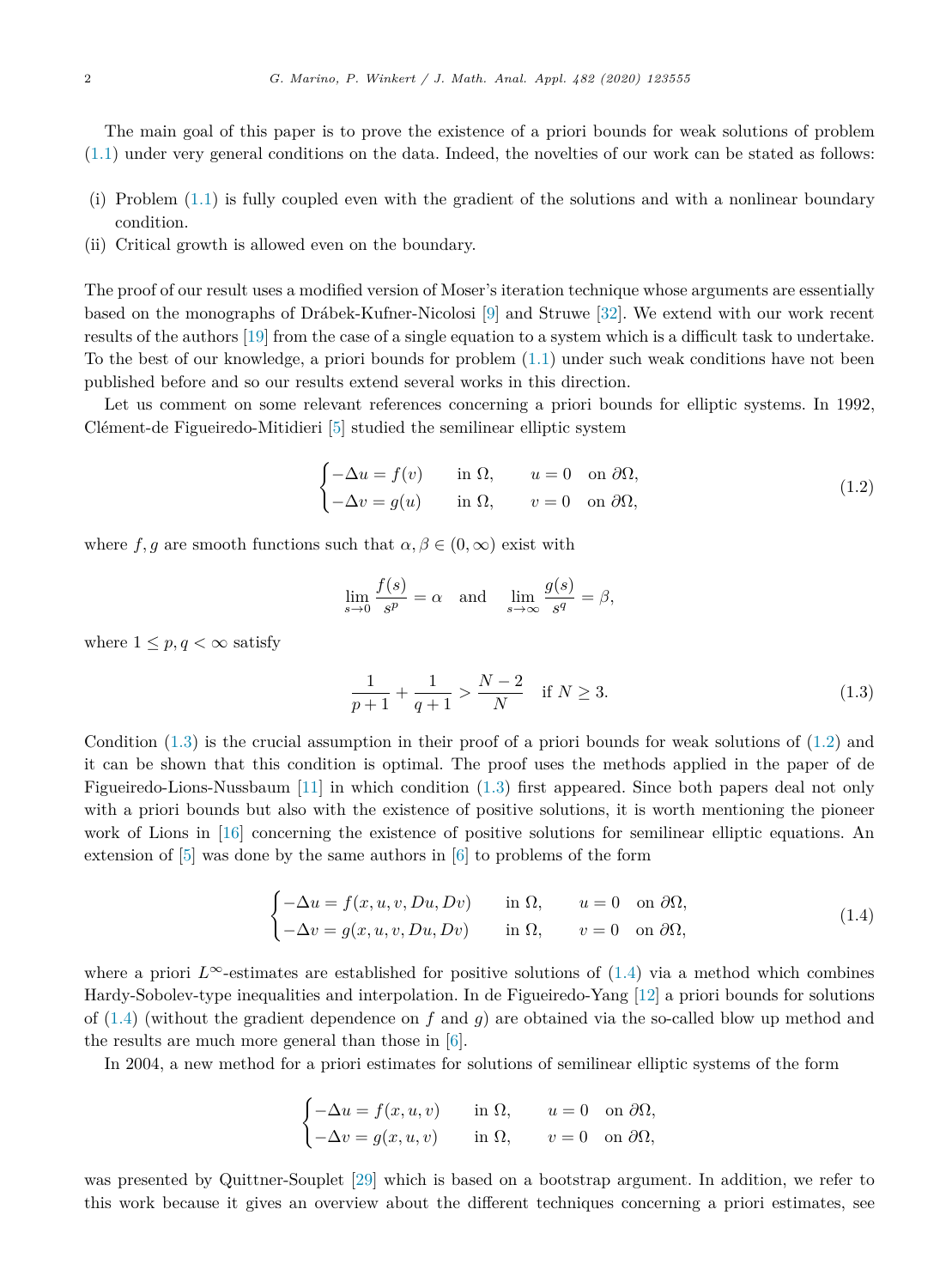the Introduction of [\[29\]](#page-18-0) and also the references. Concerning a priori estimates for very weak solutions with power nonlinearities we mention the work of Quittner [\[28\]](#page-18-0).

A priori bounds and existence of positive solutions for strongly coupled *p*-Laplace systems have been established by Zou [\[37\]](#page-18-0) for systems given by

$$
\begin{cases}\n-\Delta_m u + u^a v^b = 0 & \text{in } \Omega, \quad u = 0 \text{ on } \partial \Omega, \\
-\Delta_m v + u^c v^d = 0 & \text{in } \Omega, \quad v = 0 \text{ on } \partial \Omega,\n\end{cases}
$$

where  $\Delta_m u = \text{div}(|\nabla u|^{m-2} \nabla u)$  denotes the *m*-Laplacian.

In 2010, Bartsch-Dancer-Wang [\[3\]](#page-17-0) studied the local and global bifurcation structure of positive solutions of the system

$$
\begin{cases}\n-\Delta u + u = \mu_1 u^3 + \beta v^2 u & \text{in } \Omega, \quad u = 0 \quad \text{on } \partial \Omega, \\
-\Delta v + v = \mu_2 v^3 + \beta u^2 v & \text{in } \Omega, \quad v = 0 \quad \text{on } \partial \Omega,\n\end{cases}
$$
\n(1.5)

of nonlinear Schrödinger type equations. They developed a new Liouville type theorem for nonlinear elliptic systems which provides a priori bounds for solution branches of (1.5). Singular quasilinear elliptic systems in  $\mathbb{R}^N$  have been recently studied by Marano-Marino-Moussaoui [\[17\]](#page-17-0) for  $(p_1, p_2)$ -Laplace systems given by

$$
\begin{cases}\n-\Delta_{p_1} u = a_1(x) f(u, v) & \text{in } \mathbb{R}^N, \\
-\Delta_{p_2} v = a_2(x) g(u, v) & \text{in } \mathbb{R}^N, \\
u, v > 0 & \text{in } \mathbb{R}^N,\n\end{cases}
$$
\n(1.6)

where a version of Moser's iterations is applied in order to obtain *L*∞-bounds for solutions of (1.6), see also Marino [\[18\]](#page-18-0).

Finally, we refer to other works which are related to a priori bounds and existence of weak solutions of elliptic systems of type [\(1.1\)](#page-0-0), see, for example, Angenent-Van der Vorst [\[1\]](#page-17-0), Bahri-Lions [\[2\]](#page-17-0), Choi [\[4\]](#page-17-0), Damascelli-Pardo [\[8\]](#page-17-0), D'Ambrosio-Mitidieri [\[7\]](#page-17-0), Ghergu-Rădulescu [\[10\]](#page-17-0), Hai [\[13\]](#page-17-0), Kelemen-Quittner [\[14\]](#page-17-0), Kosírová-Quittner [\[15\]](#page-17-0), Mavinga-Pardo [\[20\]](#page-18-0), Mingione [\[21\]](#page-18-0), Mitidieri [\[22\]](#page-18-0), Motreanu [\[23\]](#page-18-0), Motreanu-Moussaoui [\[24\]](#page-18-0), [\[25\]](#page-18-0), Papageorgiou-Rădulescu-Repovš [\[26\]](#page-18-0), Peletier-Van der Vorst [\[27\]](#page-18-0), Ramos [\[30\]](#page-18-0), Souto [\[31\]](#page-18-0), Troy [\[33\]](#page-18-0), Zhang [\[35\]](#page-18-0), Zhou-Zhang-Liu [\[36\]](#page-18-0), Zou [\[38\]](#page-18-0) and the references therein.

The paper is organized as follows. In Section 2 we state the main preliminaries which will be used in the paper. Section [3](#page-4-0) contains the main results of our work. First, we prove that any weak solution of [\(1.1\)](#page-0-0) belongs to  $L^r(\overline{\Omega}) \times L^r(\overline{\Omega})$  for any finite *r*, see Theorem [3.1](#page-5-0) and then, in the second part, we are able to show that each weak solution of [\(1.1\)](#page-0-0) is essentially bounded, that is, it belongs to  $L^{\infty}(\overline{\Omega}) \times L^{\infty}(\overline{\Omega})$ , see Theorem [3.2.](#page-13-0) Furthermore, we will mention that our results can also be applied to problems with homogeneous Dirichlet condition, see Theorem [3.4.](#page-17-0)

#### 2. Preliminaries

Throughout the paper we denote by  $|\cdot|$  the norm of  $\mathbb{R}^N$  and  $\cdot$  stands for the inner product in  $\mathbb{R}^N$ . For  $r \in [1,\infty)$  we denote by  $L^r(\Omega), L^r(\Omega;\mathbb{R}^N)$  and  $W^{1,r}(\Omega)$  the usual Lebesgue and Sobolev spaces endowed with the norms  $\|\cdot\|_r$  and  $\|\cdot\|_{1,r}$  given by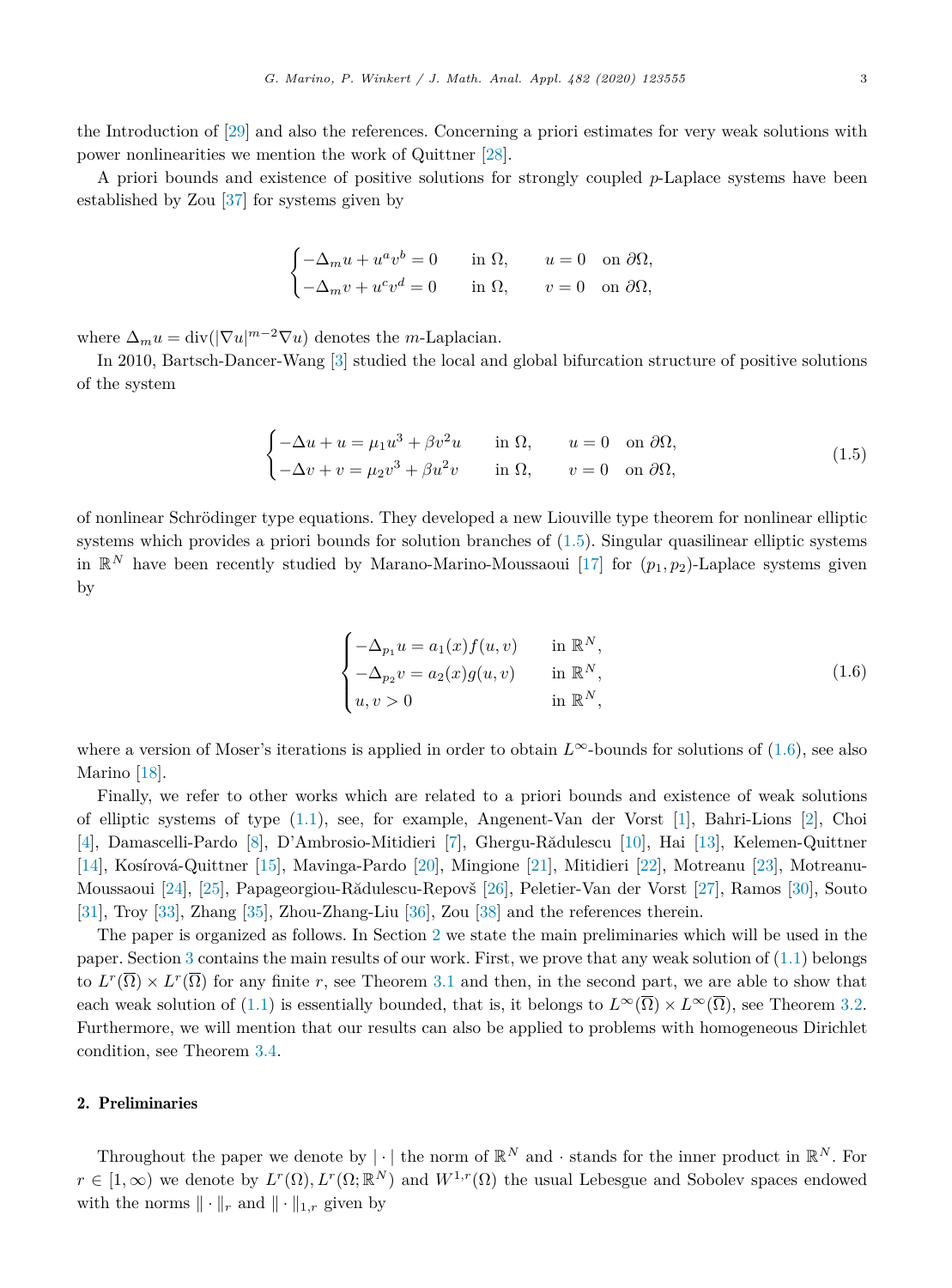<span id="page-3-0"></span>4 *G. Marino, P. Winkert / J. Math. Anal. Appl. 482 (2020) 123555*

$$
||u||_r = \left(\int_{\Omega} |u|^r dx\right)^{\frac{1}{r}}, \quad ||\nabla u||_r = \left(\int_{\Omega} |\nabla u|^r dx\right)^{\frac{1}{r}},
$$

$$
||u||_{1,r} = \left(\int_{\Omega} |\nabla u|^r dx\right)^{\frac{1}{r}} + \left(\int_{\Omega} |u|^r dx\right)^{\frac{1}{r}}.
$$

For  $r = \infty$ , the norm of  $L^{\infty}(\Omega)$  is given by

$$
||u||_{\infty}=\operatornamewithlimits{esssup}_{\Omega} |u|.
$$

By  $\sigma$  we denote the  $(N-1)$ -dimensional Hausdorff (surface) measure and  $L^s(\partial\Omega)$ ,  $1 \leq s \leq \infty$ , stands for the Lebesgue space on the boundary with the norms

$$
||u||_{s,\partial\Omega} = \left(\int\limits_{\partial\Omega} |u|^s \,d\sigma\right)^{\frac{1}{s}} \quad (1 \le s < \infty), \qquad ||u||_{\infty,\partial\Omega} = \operatorname*{esssup}_{\partial\Omega} |u|.
$$

It is well known that the linear trace mapping  $\gamma: W^{1,r}(\Omega) \to L^{r_2}(\partial \Omega)$  is compact for every  $r_2 \in [1, r_*)$  and continuous for  $r_2 = r_*$ , where  $r_*$  is the critical exponent of r on the boundary given by

$$
r_* = \begin{cases} \frac{(N-1)r}{N-r} & \text{if } r < N, \\ \text{any } m \in (1, \infty) & \text{if } r \ge N. \end{cases} \tag{2.1}
$$

For simplification we will drop the usage of *γ*. Moreover, by the Sobolev embedding theorem, we know that there exists a linear map *i*:  $W^{1,r}(\Omega) \to L^{r_1}(\Omega)$  which is compact for every  $r_1 \in [1, r^*)$  and continuous for  $r_1 = r^*$  where the critical exponent is given by

$$
r^* = \begin{cases} \frac{Nr}{N-r} & \text{if } r < N, \\ \text{any } m \in (1, \infty) & \text{if } r \ge N. \end{cases} \tag{2.2}
$$

For  $a \in \mathbb{R}$ , we set  $a^{\pm} := \max\{\pm a, 0\}$  and for  $u \in W^{1,r}(\Omega)$  we define  $u^{\pm}(\cdot) := u(\cdot)^{\pm}$ . It is clear that

$$
u^{\pm} \in W^{1,r}(\Omega), \quad |u| = u^+ + u^-, \quad u = u^+ - u^-.
$$
 (2.3)

Moreover,  $|\cdot|$  stands for the Lebesgue measure on  $\mathbb{R}^N$  and also for the Hausdorff surface measure and it will be clear from the context which one is used. If  $s > 1$ , then  $s' := \frac{s}{s-1}$  denotes its conjugate.

The following propositions are needed in the proofs of our main results.

**Proposition 2.1.** *(* $\beta$ <sub>4</sub>, *Proposition* 2.1*) Let*  $\Omega \subset \mathbb{R}^N$ ,  $N > 1$ , *be a bounded domain with Lipschitz boundary*  $\partial\Omega$ , let  $1 < p < \infty$ , and let  $\hat{q}$  be such that  $p \leq \hat{q} < p_*$  with the critical exponent stated in (2.1) with  $r = p$ . *Then, for every*  $\varepsilon > 0$ *, there exist constants*  $\tilde{c}_1 > 0$  *and*  $\tilde{c}_2 > 0$  *such that* 

$$
\|u\|_{\hat{q},\partial\Omega}^p\leq \varepsilon\|u\|_{1,p}^p+\tilde{c}_1\varepsilon^{-\tilde{c}_2}\|u\|_p^p\qquad \textit{for all }u\in W^{1,p}(\Omega).
$$

**Proposition 2.2.** *([\[19,](#page-18-0) Proposition 2.2]) Let*  $\Omega \subset \mathbb{R}^N$ ,  $N > 1$ , *be a bounded domain with Lipschitz boundary <sup>∂</sup>*Ω*. Let <sup>u</sup>* <sup>∈</sup> *<sup>L</sup><sup>p</sup>*(Ω) *with <sup>u</sup>* <sup>≥</sup> <sup>0</sup> *and* <sup>1</sup> *< p <sup>&</sup>lt;* <sup>∞</sup> *such that*

$$
||u||_{\alpha_n} \leq C
$$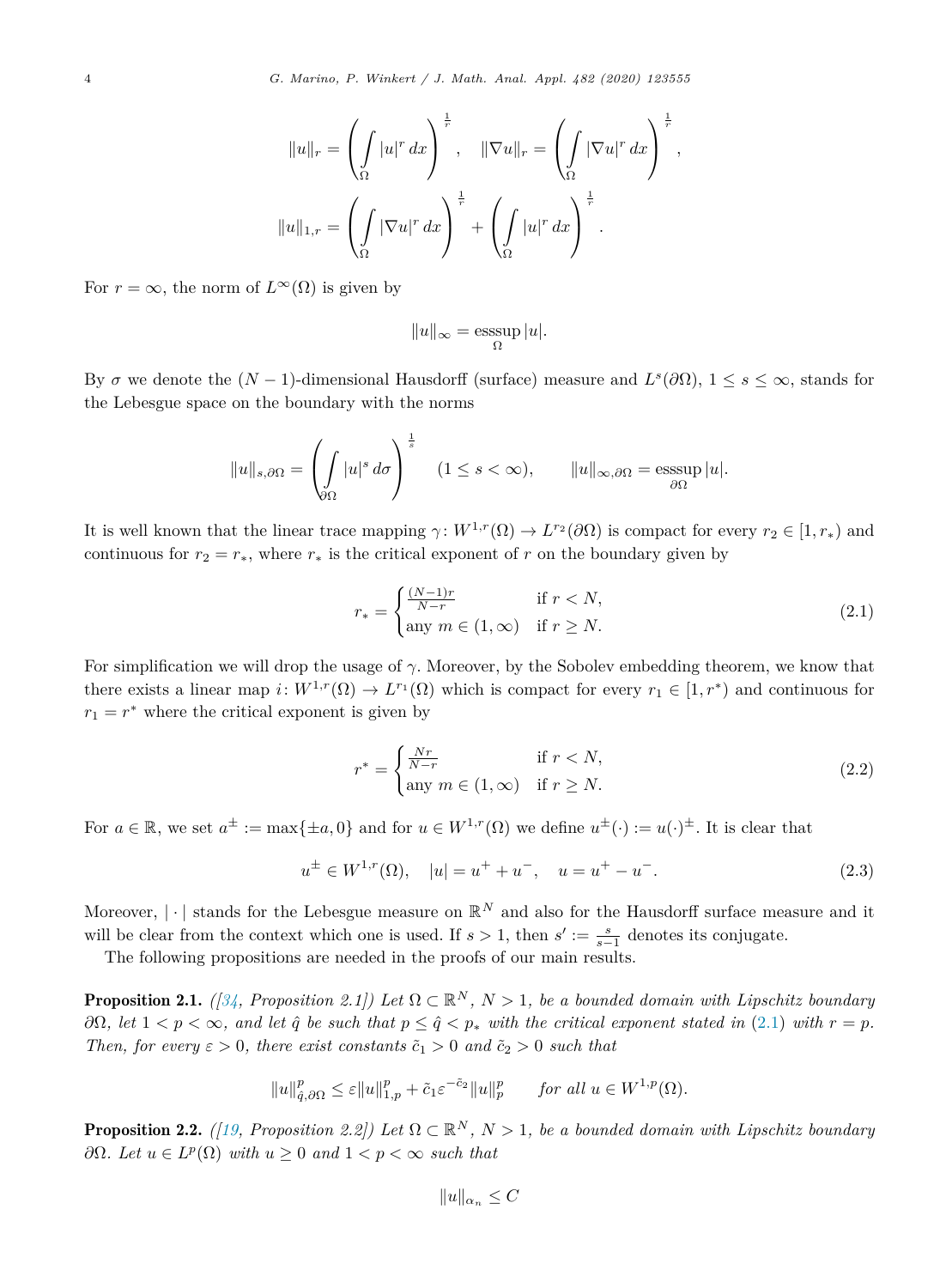<span id="page-4-0"></span>*with a constant*  $C > 0$  *and a sequence*  $(\alpha_n) \subseteq \mathbb{R}_+$  *with*  $\alpha_n \to \infty$  *as*  $n \to \infty$ *. Then,*  $u \in L^{\infty}(\Omega)$ *.* 

**Proposition 2.3.** *([\[19,](#page-18-0) Proposition 2.4]) Let*  $\Omega \subset \mathbb{R}^N$ ,  $N > 1$ , *be a bounded domain with Lipschitz boundary*  $\partial\Omega$  *and let*  $1 < p < \infty$ *. If*  $u \in W^{1,p}(\Omega) \cap L^{\infty}(\Omega)$ *, then*  $u \in L^{\infty}(\partial\Omega)$ *.* 

In the following we will use the abbreviation

$$
L^{\infty}(\overline{\Omega}) := L^{\infty}(\Omega) \cap L^{\infty}(\partial \Omega).
$$

### 3. Main results

We now give the structure conditions on the nonlinearities in problem  $(1.1)$ .

- (H) The functions  $\mathcal{A}_i: \Omega \times \mathbb{R} \times \mathbb{R}^N \to \mathbb{R}^N$ ,  $\mathcal{B}_i: \Omega \times \mathbb{R} \times \mathbb{R} \times \mathbb{R}^N \times \mathbb{R}^N \to \mathbb{R}$  and  $\mathcal{C}_i: \partial \Omega \times \mathbb{R} \times \mathbb{R} \to \mathbb{R}$ ,  $i = 1, 2$ , are Carathéodory functions such that the following holds:
	- $|A_1(x, s, \xi)| \leq A_1 |\xi|^{p-1} + A_2 |s|^{r_1} \frac{p-1}{p} + A_3,$
	- $|A_2(x, t, \zeta)| \leq \tilde{A}_1 |\zeta|^{q-1} + \tilde{A}_2 |t|^{r_2 \frac{q-1}{q}} + \tilde{A}_3,$
	- (H3)  $\mathcal{A}_1(x, s, \xi) \cdot \xi \geq A_4 |\xi|^p A_5 |s|^{r_1} A_6,$
	- (H4)  $A_2(x, t, \zeta) \cdot \zeta \ge \tilde{A}_4 |\zeta|^q \tilde{A}_5 |t|^{r_2} \tilde{A}_6$ ,
	- (H5)  $|\mathcal{B}_1(x, s, t, \xi, \zeta)| \leq B_1 |s|^{b_1} + B_2 |t|^{b_2} + B_3 |s|^{b_3} |t|^{b_4} + B_4 |\xi|^{b_5} + B_5 |\zeta|^{b_6} + B_6 |\xi|^{b_7} |\zeta|^{b_8} + B_7$
	- (H6)  $|\mathcal{B}_2(x, s, t, \xi, \zeta)| \leq \tilde{B}_1 |s|^{\tilde{b}_1} + \tilde{B}_2 |t|^{\tilde{b}_2} + \tilde{B}_3 |s|^{\tilde{b}_3} |t|^{\tilde{b}_4} + \tilde{B}_4 |\xi|^{\tilde{b}_5} + \tilde{B}_5 |\zeta|^{\tilde{b}_6} + \tilde{B}_6 |\xi|^{\tilde{b}_7} |\zeta|^{\tilde{b}_8} + \tilde{B}_7$
	- $|C_1(x, s, t)| \leq C_1 |s|^{c_1} + C_2 |t|^{c_2} + C_3 |s|^{c_3} |t|^{c_4} + C_4$
	- $|\mathcal{C}_2(x, s, t)| \leq \tilde{C}_1 |s|^{\tilde{c}_1} + \tilde{C}_2 |t|^{\tilde{c}_2} + \tilde{C}_3 |s|^{\tilde{c}_3} |t|^{\tilde{c}_4} + \tilde{C}_4,$

for a.e.  $x \in \Omega$ , respectively for a.e.  $x \in \partial\Omega$ , for all  $s, t \in \mathbb{R}$ , for all  $\xi, \zeta \in \mathbb{R}^N$ , with nonnegative constants  $A_i, \tilde{A}_i, B_j, \tilde{B}_i, C_k, \tilde{C}_k$  ( $i \in \{1, \ldots, 6\}, j \in \{1, \ldots, 7\}, k \in \{1, \ldots, 4\}$ ) and with  $1 < p, q < \infty$ . Moreover, the exponents  $b_i, \tilde{b}_i, c_j, \tilde{c}_j, r_1, r_2$  ( $i \in \{1, \ldots, 8\}, j \in \{1, \ldots, 4\}$ ) are nonnegative and satisfy the following assumptions

(E1) 
$$
r_1 \leq p^*
$$
 (E2)  $r_2 \leq q^*$   
\n(E3)  $b_1 \leq p^* - 1$  (E4)  $b_2 < \frac{q^*}{p^*}(p^* - p)$  (E5)  $\frac{b_3}{p^*} + \frac{b_4}{q^*} < \frac{p^* - p}{p^*}$   
\n(E6)  $b_5 \leq p - 1$  (E7)  $b_6 < \frac{q}{p^*}(p^* - p)$  (E8)  $\frac{b_7}{p} + \frac{b_8}{q} < \frac{p^* - p}{p^*}$   
\n(E9)  $\tilde{b}_1 < \frac{p^*}{q^*}(q^* - q)$  (E10)  $\tilde{b}_2 \leq q^* - 1$  (E11)  $\frac{\tilde{b}_3}{p^*} + \frac{\tilde{b}_4}{q^*} < \frac{q^* - q}{q^*}$   
\n(E12)  $\tilde{b}_5 < \frac{p}{q^*}(q^* - q)$  (E13)  $\tilde{b}_6 \leq q - 1$  (E14)  $\frac{\tilde{b}_7}{p} + \frac{\tilde{b}_8}{q} < \frac{q^* - q}{q^*}$   
\n(E15)  $c_1 \leq p_* - 1$  (E16)  $c_2 < \frac{q_*}{p_*}(p_* - p)$  (E17)  $\frac{c_3}{p_*} + \frac{c_4}{q_*} < \frac{p_* - p}{p_*}$   
\n(E18)  $\tilde{c}_1 < \frac{p_*}{q_*}(q_* - q)$  (E19)  $\tilde{c}_6 \leq q_* - 1$  (E20)  $\frac{\tilde{c}_3}{p_*} + \frac{\tilde{c}_4}{q_*} < \frac{q_* - q}{q_*}$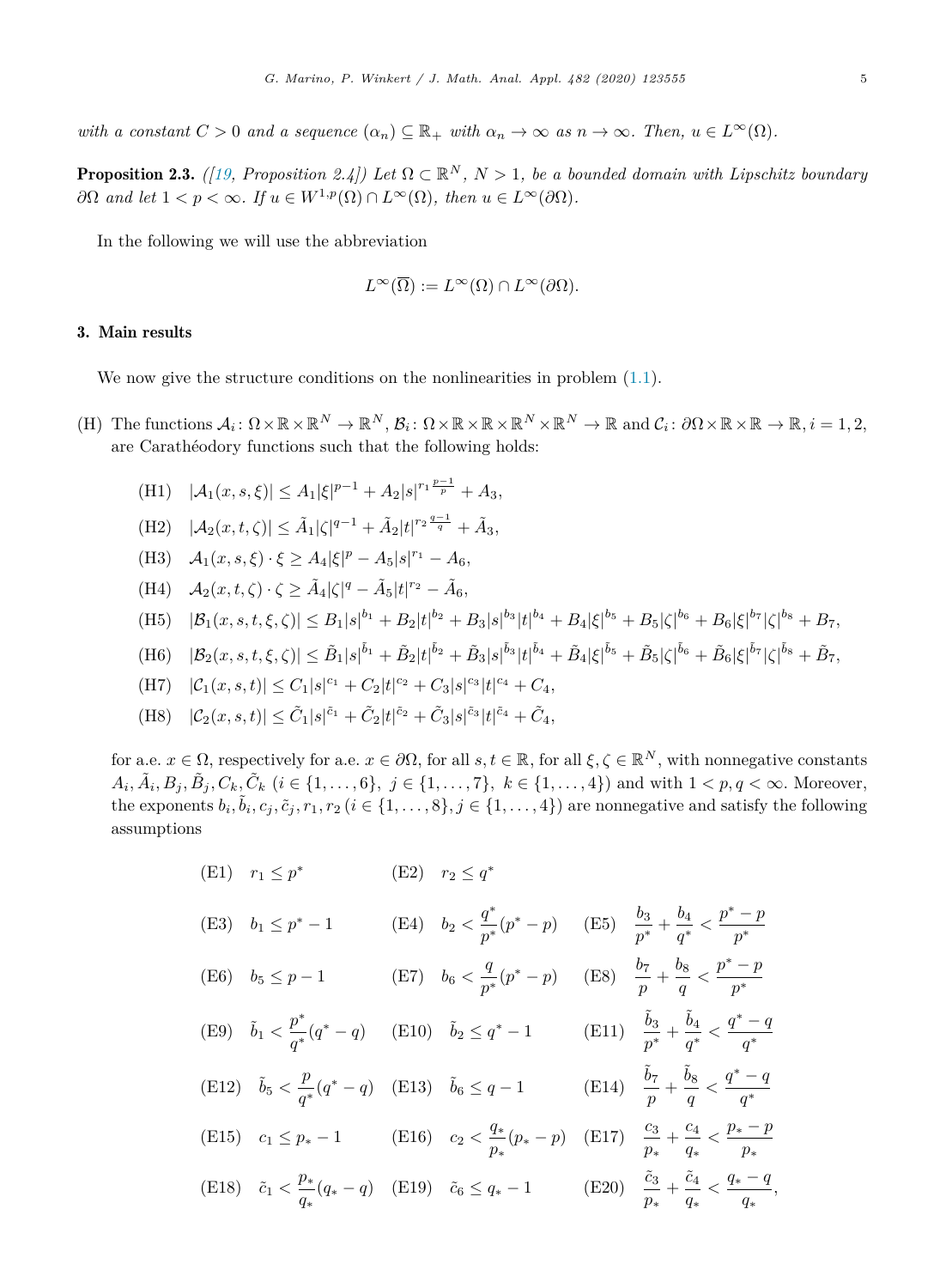<span id="page-5-0"></span>where the numbers  $p^*, p_*, q^*, q_*$  are defined by  $(2.2)$  and  $(2.1)$ .

A couple  $(u, v) \in W^{1,p}(\Omega) \times W^{1,q}(\Omega)$  is said to be a weak solution of problem  $(1.1)$  if

$$
\int_{\Omega} A_1(x, u, \nabla u) \cdot \nabla \varphi \, dx = \int_{\Omega} \mathcal{B}_1(x, u, v, \nabla u, \nabla v) \varphi \, dx + \int_{\partial \Omega} \mathcal{C}_1(x, u, v) \varphi \, d\sigma
$$
\n
$$
\int_{\Omega} A_2(x, v, \nabla v) \cdot \nabla \psi \, dx = \int_{\Omega} \mathcal{B}_2(x, u, v, \nabla u, \nabla v) \psi \, dx + \int_{\partial \Omega} \mathcal{C}_2(x, u, v) \psi \, d\sigma \tag{3.1}
$$

holds for all  $(\varphi, \psi) \in W^{1,p}(\Omega) \times W^{1,q}(\Omega)$ . By hypotheses (H) and the Sobolev embedding along with the continuity of the trace operator it is clear that this definition of a weak solution is well-defined. Indeed, if we estimate the integral concerning the function  $\mathcal{B}_1: \Omega \times \mathbb{R} \times \mathbb{R} \times \mathbb{R}^N \times \mathbb{R}^N \to \mathbb{R}$  using condition (H5) we obtain several mixed terms. Let us consider, for example, the third term on the right-hand side of (H5). Applying Hölder's inequality we get

$$
B_{3} \int_{\Omega} |u|^{b_{3}} |v|^{b_{4}} \varphi \, dx
$$
\n
$$
\leq B_{3} \left( \int_{\Omega} |u|^{b_{3}s_{1}} \, dx \right)^{\frac{1}{s_{1}}} \left( \int_{\Omega} |v|^{b_{4}s_{2}} \, dx \right)^{\frac{1}{s_{2}}} \left( \int_{\Omega} |\varphi|^{s_{3}} \, dx \right)^{\frac{1}{s_{3}}}, \tag{3.2}
$$

where  $(u, v) \in W^{1,p}(\Omega) \times W^{1,q}(\Omega)$ ,  $\varphi \in W^{1,p}(\Omega)$  and

$$
\frac{1}{s_1} + \frac{1}{s_2} + \frac{1}{s_3} = 1.
$$

Taking  $s_3 = p^*$  and using  $s_1 \leq \frac{p^*}{b_3}$  as well as  $s_2 \leq \frac{q^*}{b_4}$  leads to

$$
\frac{b_3}{p^*} + \frac{b_4}{q^*} \le \frac{p^*-1}{p^*}.\tag{3.3}
$$

This condition is necessary for the finiteness of the integrals of the right-hand side of (3.2), see also Remark [3.3.](#page-15-0) Since we need some stronger conditions in order to apply Moser's iteration, we suppose condition (E5) which implies (3.3). In the same way we can prove the finiteness of all integrals in the definition of (3.1).

Our first result shows that any weak solution of problem [\(1.1\)](#page-0-0) belongs to the space  $L^r(\overline{\Omega}) \times L^r(\overline{\Omega})$  for any finite *r*.

**Theorem 3.1.** Let  $\Omega \subset \mathbb{R}^N$ ,  $N > 1$ , be a bounded domain with Lipschitz boundary  $\partial \Omega$  and let hypotheses (H) be satisfied. Then, every weak solution  $(u, v) \in W^{1, p}(\Omega) \times W^{1, q}(\Omega)$  of problem  $(1.1)$  belongs to  $L^r(\overline{\Omega}) \times L^r(\overline{\Omega})$ *for every*  $r \in (1, \infty)$ *.* 

**Proof.** Let  $(u, v) \in W^{1,p}(\Omega) \times W^{1,q}(\Omega)$  be a weak solution of  $(1.1)$  in the sense of  $(3.1)$ . We only show that  $u \in L^r(\overline{\Omega})$ , the proof for *v* can be done in the same way. Moreover, taking [\(2.3\)](#page-3-0) into account, without any loss of generality, we can assume that  $u, v \geq 0$  (otherwise we prove the result for  $u^+, v^+$  and  $u^-, v^-$ ) respectively). Moreover, throughout the proof we will denote by  $M_i$ ,  $i = 1, 2, \ldots$ , constants which may depend on some natural norms of *u* and *v*.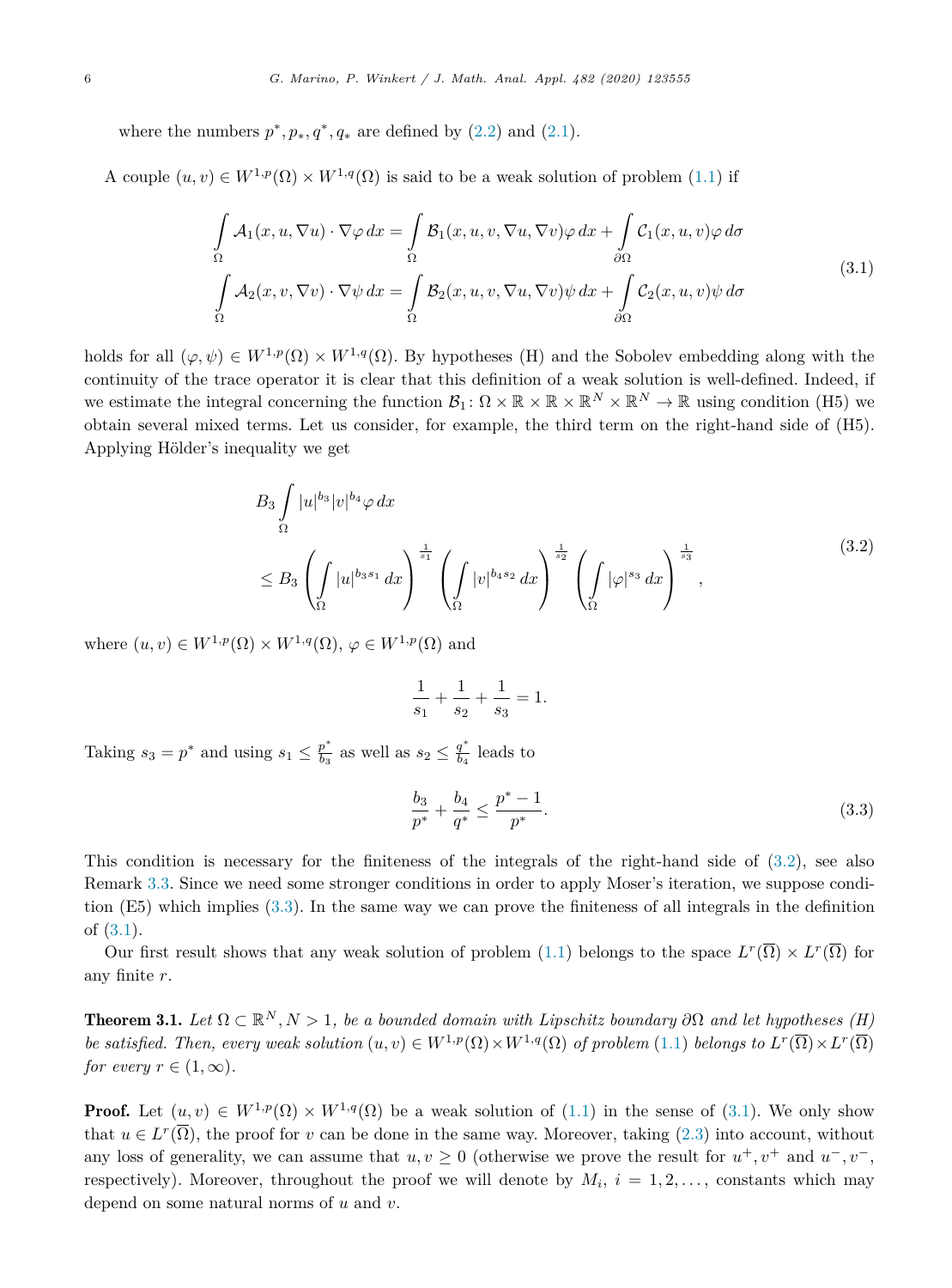<span id="page-6-0"></span>For every  $h \geq 0$  we set  $u_h := \min\{u, h\}$  and choose  $\varphi = uu_h^{kp} \in W^{1,p}(\Omega)$  for  $\kappa > 0$  as test function in the first equation of [\(3.1\)](#page-5-0). Since  $\nabla \varphi = u_h^{kp} \nabla u + \kappa p u u_h^{kp-1} \nabla u_h$  this results in

$$
\int_{\Omega} (\mathcal{A}_1(x, u, \nabla u) \cdot \nabla u) u_h^{\kappa p} dx + \kappa p \int_{\Omega} (\mathcal{A}_1(x, u, \nabla u) \cdot \nabla u_h) u u_h^{\kappa p-1} dx \n= \int_{\Omega} \mathcal{B}_1(x, u, v, \nabla u, \nabla v) u u_h^{\kappa p} dx + \int_{\partial \Omega} \mathcal{C}_1(x, u, v) u u_h^{\kappa p} d\sigma.
$$
\n(3.4)

Now we apply (H3) to the first term on the left-hand side of (3.4) which gives

$$
\int_{\Omega} (\mathcal{A}_1(x, u, \nabla u) \cdot \nabla u) u_h^{\kappa p} dx
$$
\n
$$
\geq \int_{\Omega} (A_4 |\nabla u|^p - A_5 u^{r_1} - A_6) u_h^{\kappa p} dx
$$
\n
$$
\geq A_4 \int_{\Omega} |\nabla u|^p u_h^{\kappa p} dx - (A_5 + A_6) \int_{\Omega} u^{p^*} u_h^{\kappa p} dx - (A_5 + A_6) |\Omega|.
$$

In the same way we use (H3) to the second term on the left-hand side. This shows

$$
\kappa p \int_{\Omega} (A_1(x, u, \nabla u) \cdot \nabla u_h) u u_h^{\kappa p-1} dx
$$
  
\n
$$
= \kappa p \int_{\{x \in \Omega : u(x) \le h\}} (A_1(x, u, \nabla u) \cdot \nabla u) u_h^{\kappa p} dx
$$
  
\n
$$
\ge \kappa p \int_{\{x \in \Omega : u(x) \le h\}} (A_4 |\nabla u|^p - A_5 u^{r_1} - A_6) u_h^{\kappa p} dx
$$
  
\n
$$
\ge A_4 \kappa p \int_{\{x \in \Omega : u(x) \le h\}} |\nabla u|^p u_h^{\kappa p} dx
$$
  
\n
$$
- \kappa p (A_5 + A_6) \int_{\Omega} u^{p^*} u_h^{\kappa p} dx - \kappa p (A_5 + A_6) |\Omega|.
$$

Taking (H5) into account we get for the first term on the right-hand side of (3.4) the following estimate

$$
\int_{\Omega} \mathcal{B}_1(x, u, v, \nabla u, \nabla v) u u_h^{\kappa p} dx
$$
\n
$$
\leq \int_{\Omega} \left( B_1 u^{b_1} + B_2 v^{b_2} + B_3 u^{b_3} v^{b_4} + B_4 |\nabla u|^{b_5} + B_5 |\nabla v|^{b_6} + B_6 |\nabla u|^{b_7} |\nabla v|^{b_8} + B_7 \right) u u_h^{\kappa p} dx.
$$
\n(3.5)

We are going to estimate each term of the inequality above separately. First, taking into account assumption (E3), we have

$$
B_1 \int_{\Omega} u^{b_1} u u_h^{\kappa p} dx \leq B_1 \int_{\Omega} u^{p^*} u_h^{\kappa p} dx + B_1 |\Omega|.
$$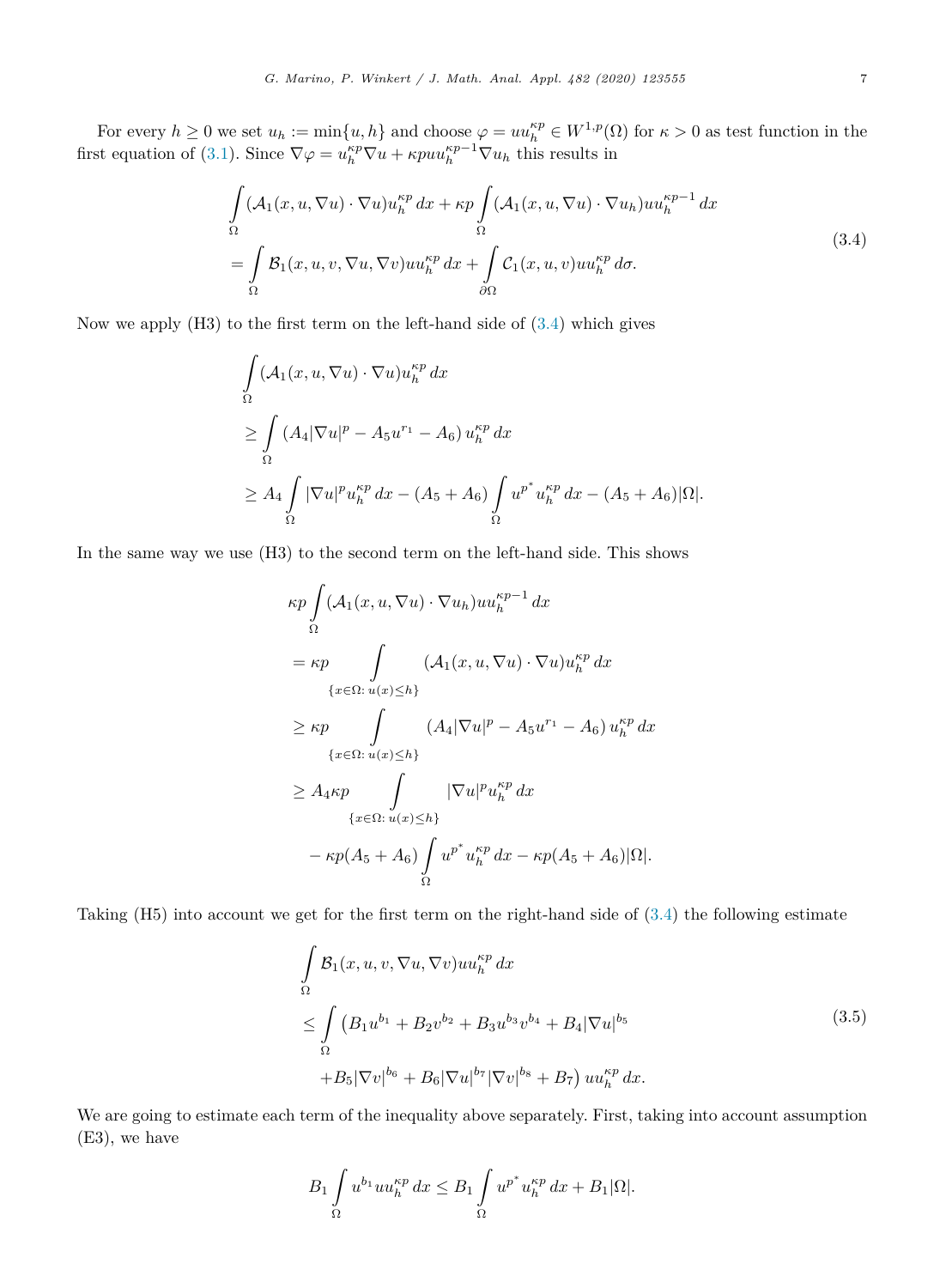<span id="page-7-0"></span>Moreover, thanks to Hölder's inequality with  $s_1 > 1$  such that  $b_2 s_1 = q^*$ , which is possible by (E4), we have

$$
B_2 \int_{\Omega} v^{b_2} u u_h^{\kappa p} dx \le B_2 \left( \int_{\Omega} v^{b_2 s_1} dx \right)^{1/s_1} \left( \int_{\Omega} (u u_h^{\kappa p})^{s'_1} dx \right)^{1/s'_1}
$$
  

$$
\le M_1 \left( 1 + ||u u_h^{\kappa}||_{ps'_1}^p \right).
$$

Applying again Hölder's inequality with exponents  $x_1, y_1, z_1 > 1$  such that

$$
b_3x_1 = p^*,
$$
  $b_4y_1 = q^*,$   $\frac{1}{z_1} = 1 - \frac{1}{x_1} - \frac{1}{y_1}$  (3.6)

leads to

$$
B_3 \int_{\Omega} u^{b_3} v^{b_4} u u_h^{\kappa p} dx
$$
  
\n
$$
\leq B_3 \left( \int_{\Omega} u^{b_3 x_1} dx \right)^{1/x_1} \left( \int_{\Omega} v^{b_4 y_1} dx \right)^{1/y_1} \left( \int_{\Omega} (u u_h^{\kappa p})^{z_1} dx \right)^{1/z_1}
$$
  
\n
$$
\leq M_2 \left( 1 + ||u u_h^{\kappa}||_{p z_1}^p \right).
$$

Note that from (E5) it follows that  $b_3 < p^*$  as well as  $b_4 < q^*$  and so the choice in (3.6) is possible. Thanks to Young's inequality with  $\frac{p}{b_5} > 1$  we have

$$
B_4 \int_{\Omega} |\nabla u|^{b_5} u u_h^{\kappa p} dx = B_4 \int_{\Omega} \left( \left( \frac{A_4}{2B_4} \right)^{\frac{b_5}{p}} |\nabla u|^{b_5} u_h^{\kappa b_5} \right) \left( \left( \frac{A_4}{2B_4} \right)^{-\frac{b_5}{p}} u u_h^{\kappa (p-b_5)} \right) dx
$$
  

$$
\leq \frac{A_4}{2} \int_{\Omega} |\nabla u|^p u_h^{\kappa p} dx + B_4 \left( \frac{A_4}{2B_4} \right)^{-\frac{b_5}{p-b_5}} \int_{\Omega} u^{\frac{p}{p-b_5}} u_h^{\kappa p} dx
$$
  

$$
\leq \frac{A_4}{2} \int_{\Omega} |\nabla u|^p u_h^{\kappa p} dx + M_3 \left( 1 + \int_{\Omega} u^{p^*} u_h^{\kappa p} dx \right).
$$

We apply Hölder's inequality with  $s_2 > 1$  such that  $b_6 s_2 = q$  in order to get

$$
B_5 \int_{\Omega} |\nabla v|^{b_6} u u_h^{\kappa p} dx \le B_5 \left( \int_{\Omega} |\nabla v|^{b_6 s_2} dx \right)^{1/s_2} \left( \int_{\Omega} (u u_h^{\kappa p})^{s'_2} dx \right)^{1/s'_2} \n\le M_4 \left( 1 + ||u u_h^{\kappa}||_{ps'_2}^p \right).
$$

As before, by Hölder's inequality with  $x_2, y_2, z_2 > 1$  such that

$$
b_7x_2 = p,
$$
  $b_8y_2 = q,$   $\frac{1}{z_2} = 1 - \frac{1}{x_2} - \frac{1}{y_2}$  (3.7)

we obtain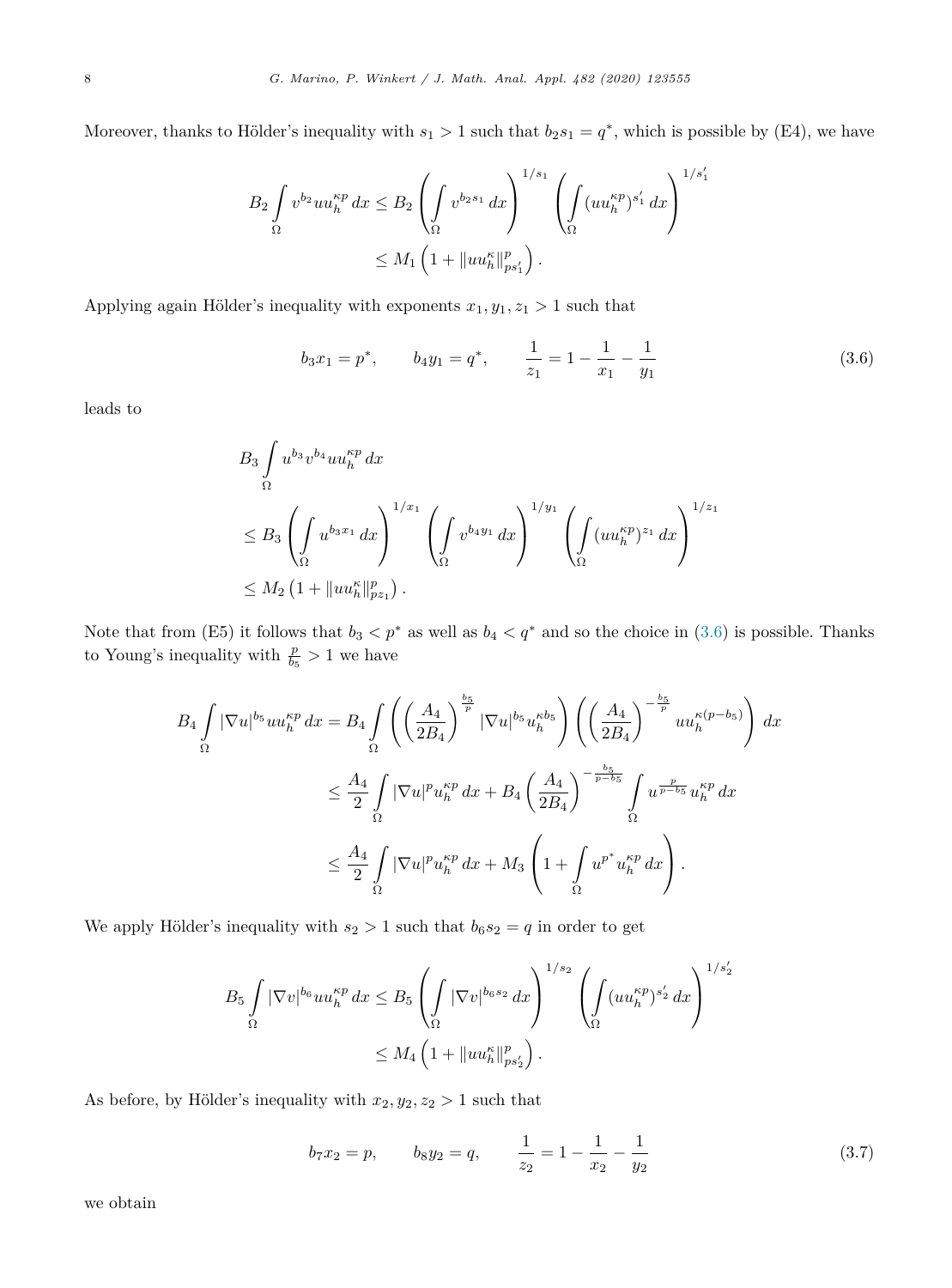<span id="page-8-0"></span>
$$
B_6 \int_{\Omega} |\nabla u|^{b_7} |\nabla v|^{b_8} u u_h^{\kappa p} dx
$$
  
\n
$$
\leq B_6 \left( \int_{\Omega} |\nabla u|^{b_7 x_2} dx \right)^{1/x_2} \left( \int_{\Omega} |\nabla v|^{b_8 y_2} dx \right)^{1/y_2} \left( \int_{\Omega} (u u_h^{\kappa})^{z_2} dx \right)^{1/z_2}
$$
  
\n
$$
\leq M_5 \left( 1 + \|u u_h^{\kappa}\|_{pz_2}^p \right),
$$

which is possible because of (E8). Finally, for the last term on the right-hand side of [\(3.5\)](#page-6-0) we have

$$
B_7 \int_{\Omega} u u_h^{\kappa p} dx \le B_7 \int_{\Omega} u^{p^*} u_h^{\kappa p} dx + B_7 |\Omega|.
$$

Hypothesis (H7) gives the following estimate for the boundary term of [\(3.4\)](#page-6-0)

$$
\int_{\partial\Omega} C_1(x, u, v) uu_h^{\kappa p} d\sigma \le \int_{\partial\Omega} (C_1 u^{c_1} + C_2 v^{c_2} + C_3 u^{c_3} v^{c_4} + C_4) uu_h^{\kappa p} d\sigma.
$$
\n(3.8)

Exploiting the condition on  $c_1$  in the first term of (3.8) and applying Hölder's inequality with  $t_1 > 1$  such that  $c_2t_1 = q_*$  to the second one we have

$$
C_1 \int\limits_{\partial\Omega} u^{c_1+1} u_h^{\kappa p} d\sigma \leq C_1 \int\limits_{\partial\Omega} u^{p_*} u_h^{\kappa p} d\sigma + C_1 |\partial\Omega|
$$

and

$$
C_2 \int_{\partial\Omega} v^{c_2} u u_h^{\kappa p} d\sigma \le C_2 \left( \int_{\partial\Omega} v^{c_2 t_1} d\sigma \right)^{1/t_1} \left( \int_{\partial\Omega} (u u_h^{\kappa p})^{t'_1} d\sigma \right)^{1/t'_1}
$$
  

$$
\le M_6 \left( 1 + ||u u_h^{\kappa}||_{pt_1',\partial\Omega}^p \right),
$$

respectively. For the third term of  $(3.8)$  we apply Hölder's inequality with exponents  $x_3, y_3, z_3 > 1$  such that

$$
c_3x_3 = p_*,
$$
  $c_4y_3 = q_*,$   $\frac{1}{z_3} = 1 - \frac{1}{x_3} - \frac{1}{y_3}$  (3.9)

in order to get

$$
C_3 \int_{\partial \Omega} u^{c_3} v^{c_4} u u_h^{\kappa p} d\sigma
$$
  
\n
$$
\leq C_3 \left( \int_{\partial \Omega} u^{c_3 x_3} d\sigma \right)^{1/x_3} \left( \int_{\partial \Omega} v^{c_4 y_3} d\sigma \right)^{1/y_3} \left( \int_{\partial \Omega} (u u_h^{\kappa p})^{z_3} d\sigma \right)^{1/z_3}
$$
  
\n
$$
\leq M_7 \left( 1 + ||u u_h^{\kappa}||_{p z_3, \partial \Omega}^{p} \right).
$$

Finally, for the last term of (3.8) we have

$$
C_4 \int\limits_{\partial\Omega} uu_h^{\kappa p} d\sigma \le C_4 \int\limits_{\partial\Omega} u^{p_*} u_h^{\kappa p} d\sigma + C_4 |\partial\Omega|.
$$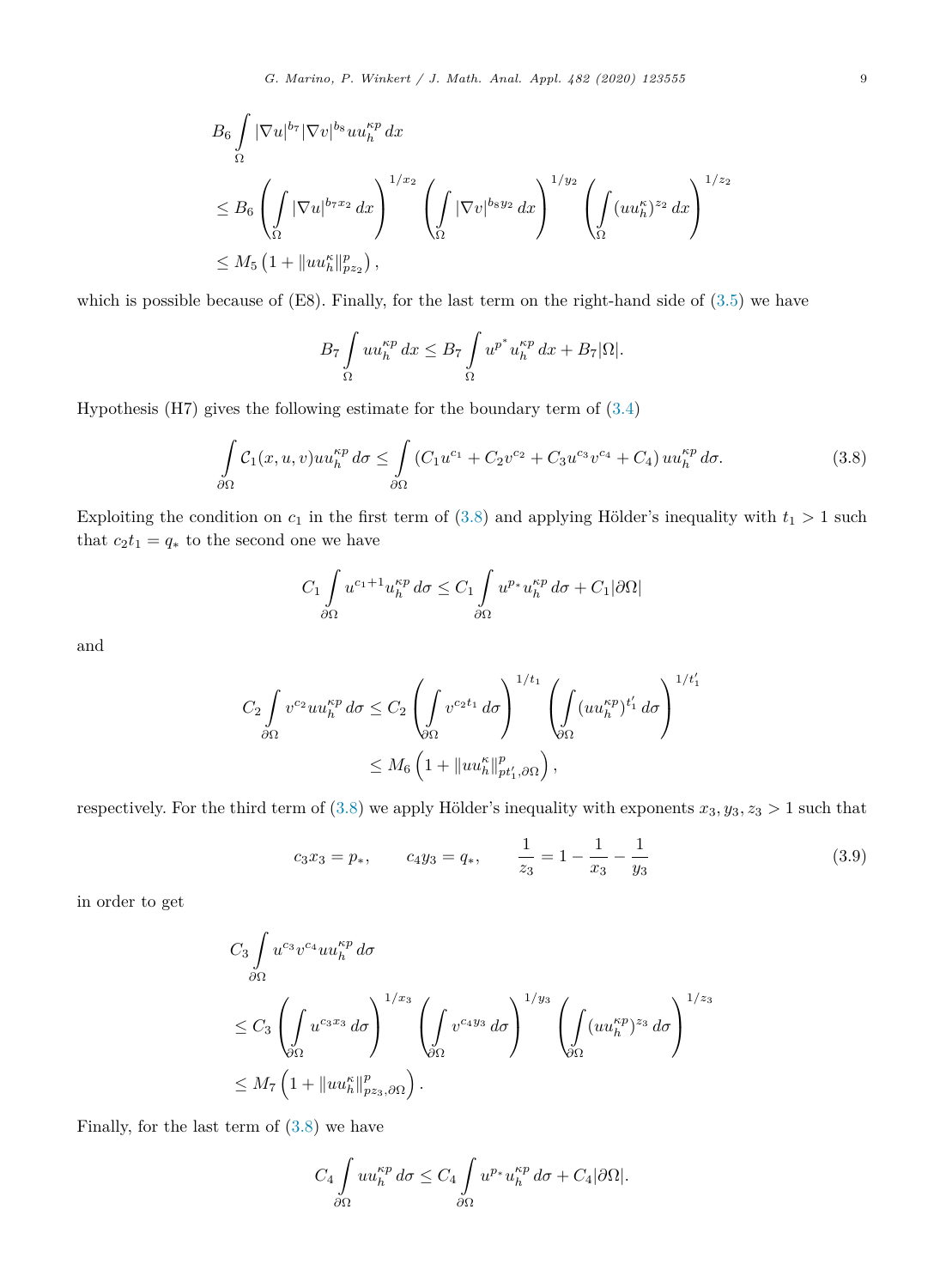<span id="page-9-0"></span>Note that from the choice of  $s_1, s_2$  and  $t_1$  in combination with (E4), (E7) and (E16) we have

$$
s_1',s_2'<\frac{p^*}{p}\quad\text{and}\quad t_1'<\frac{p_*}{p}.
$$

Furthermore, by  $(3.6)$ ,  $(3.7)$ ,  $(3.9)$  and the conditions  $(E5)$ ,  $(E8)$  and  $(E17)$  we see that

$$
z_1, z_2 < \frac{p^*}{p} \quad \text{and} \quad z_3 < \frac{p_*}{p}.
$$

Now we combine all the calculations above and set

$$
s := \max\{s_1', s_2', z_1, z_2\} \in \left(1, \frac{p^*}{p}\right) \tag{3.10}
$$

as well as

$$
t := \max\{t'_1, z_3\} \in \left(1, \frac{p_*}{p}\right) \tag{3.11}
$$

which finally gives

$$
A_4\left(\frac{1}{2}\int_{\Omega} |\nabla u|^p u_h^{\kappa p} dx + \kappa p \int_{\{x \in \Omega : u(x) \le h\}} |\nabla u|^p u_h^{\kappa p} dx\right)
$$
  

$$
\leq [(\kappa p + 1)(A_5 + A_6) + B_1 + B_7 + M_3] \int_{\Omega} u^{p^*} u_h^{\kappa p} dx + (C_1 + C_4) \int_{\partial\Omega} u^{p_*} u_h^{\kappa p} d\sigma
$$

$$
+ M_8 \|u u_h^{\kappa}\|_{ps}^p + M_9 \|u u_h^{\kappa}\|_{pt,\partial\Omega}^p + M_{10}(\kappa + 1).
$$

Simplifying the inequality above leads to

$$
\frac{A_4}{2} \frac{\kappa p + 1}{(\kappa + 1)^p} \int_{\Omega} |\nabla u u_h^{\kappa}|^p dx \n\leq M_{11}(\kappa p + 1) \int_{\Omega} u^{p^*} u_h^{\kappa p} dx + M_{12} \int_{\partial \Omega} u^{p_*} u_h^{\kappa p} d\sigma + M_8 \|u u_h^{\kappa}\|_{ps}^p \n+ M_9 \|u u_h^{\kappa}\|_{pt,\partial\Omega}^p + M_{10}(\kappa + 1),
$$
\n(3.12)

see Marino-Winkert [\[19,](#page-18-0) Inequality after  $(3.7)$ ]. Dividing by  $\frac{A_4}{2}$ , summarizing the constants and adding on both sides of (3.12) the nonnegative term  $\frac{\kappa p+1}{(\kappa+1)^p} ||uu_h^{\kappa}||_p^p$  gives

$$
\frac{\kappa p+1}{(\kappa+1)^p} \|u u_h^{\kappa}\|_{1,p}^p
$$
\n
$$
\leq \frac{\kappa p+1}{(\kappa+1)^p} \|u u_h^{\kappa}\|_p^p + M_{13}(\kappa p+1) \int u^{p^*} u_h^{\kappa p} dx + M_{14} \int u^{p^*} u_h^{\kappa p} d\sigma
$$
\n
$$
+ M_{15} \|u u_h^{\kappa}\|_{ps}^p + M_{16} \|u u_h^{\kappa}\|_{pt,\partial\Omega}^p + M_{17}(\kappa+1)
$$
\n
$$
\leq M_{18} \left(\frac{\kappa p+1}{(\kappa+1)^p} + 1\right) \|u u_h^{\kappa}\|_{ps}^p + M_{13}(\kappa p+1) \int_{\Omega} u^{p^*} u_h^{\kappa p} dx
$$
\n
$$
+ M_{14} \int u^{p^*} u_h^{\kappa p} d\sigma + M_{16} \|u u_h^{\kappa}\|_{pt,\partial\Omega}^p + M_{17}(\kappa+1),
$$
\n(3.13)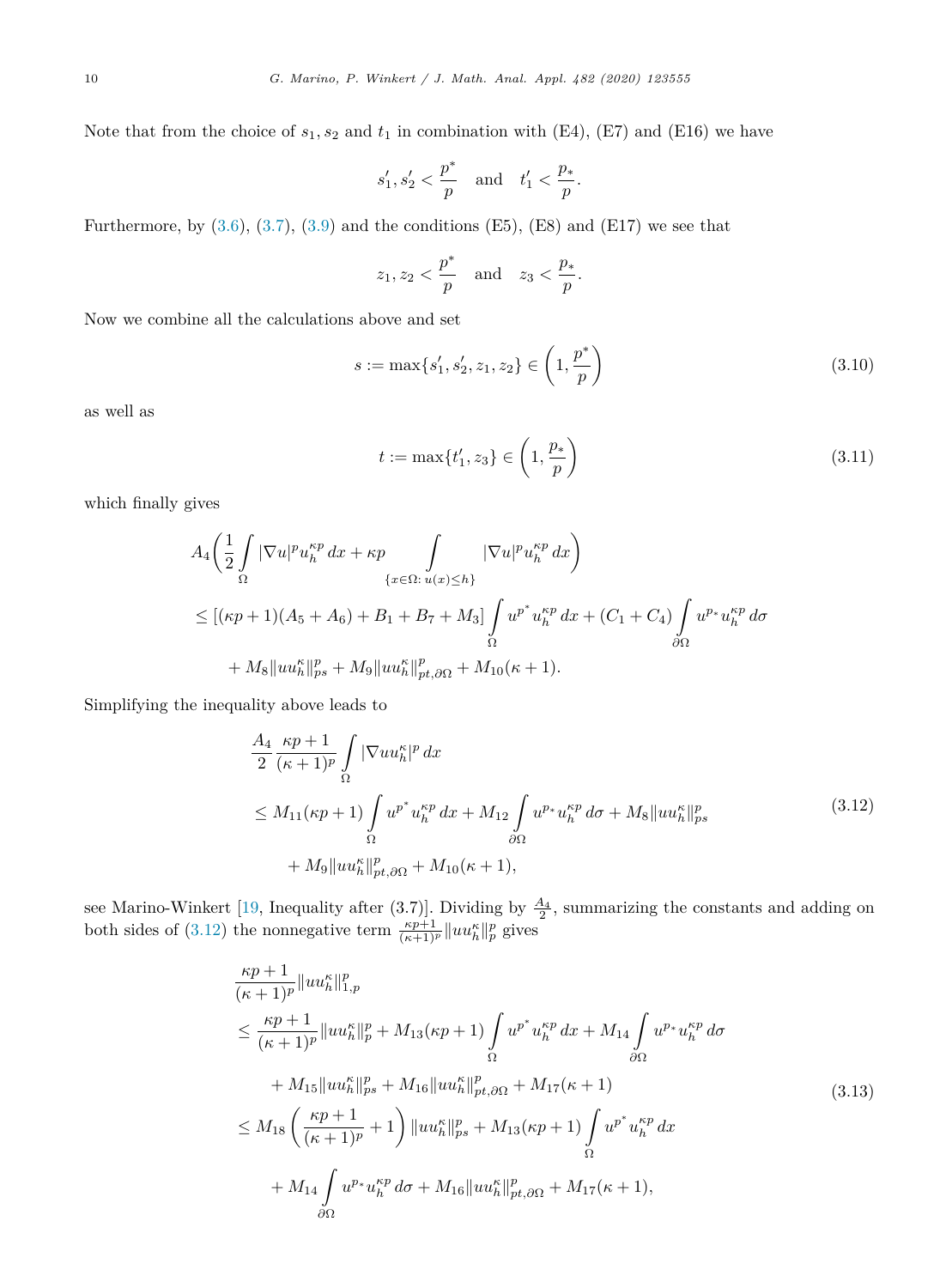<span id="page-10-0"></span>where we applied Hölder's inequality in the last passage.

Now, let  $L, G > 0$  and set  $a := u^{p^* - p}$  and  $b := u^{p_* - p}$ . By using Hölder's inequality and the continuous embeddings  $i: W^{1,p}(\Omega) \to L^{p^*}(\Omega)$  and  $\gamma: W^{1,p}(\Omega) \to L^{p^*}(\partial \Omega)$  we obtain

$$
\int_{\Omega} u^{p^*} u_h^{\kappa p} dx
$$
\n
$$
= \int_{\{x \in \Omega : a(x) \le L\}} a(uu_h^{\kappa})^p dx + \int_{\{x \in \Omega : a(x) > L\}} a(uu_h^{\kappa})^p dx
$$
\n
$$
\le L \int_{\Omega} (uu_h^{\kappa})^p dx
$$
\n
$$
+ \left( \int_{\{x \in \Omega : a(x) > L\}} a^{\frac{p^*}{p^*-p}} dx \right)^{\frac{p^*-p}{p}} \left( \int_{\Omega} (uu_h^{\kappa})^{p^*} dx \right)^{\frac{p}{p^*}}
$$
\n
$$
\le L |\Omega|^{1/s'} \|uu_h^{\kappa}\|_{ps}^p + \left( \int_{\{x \in \Omega : a(x) > L\}} a^{\frac{p^*}{p^*-p}} dx \right)^{\frac{p^*+p}{p^*}} c_{\Omega}^p \|uu_h^{\kappa}\|_{1,p}^p
$$
\n(3.14)

and

$$
\int_{\partial\Omega} u^{p*} u_h^{k p} d\sigma
$$
\n
$$
= \int_{\{x \in \partial\Omega : b(x) \le G\}} b(u u_h^{k})^p d\sigma + \int_{\{x \in \partial\Omega : b(x) > G\}} b(u u_h^{k})^p d\sigma
$$
\n
$$
\le G \int_{\partial\Omega} (u u_h^{k})^p d\sigma
$$
\n
$$
+ \left( \int_{\{x \in \partial\Omega : b(x) > G\}} b^{\frac{p}{p_{*}-p}} d\sigma \right)^{\frac{p_{*}-p}{p_{*}}} \left( \int_{\partial\Omega} (u u_h^{k})^{p_{*}} d\sigma \right)^{\frac{p}{p_{*}}}
$$
\n
$$
\le G |\partial\Omega|^{1/t'} \|u u_h^{k}\|_{pt, \partial\Omega} + \left( \int_{\{x \in \partial\Omega : b(x) > G\}} b^{\frac{p_{*}-p}{p_{*}-p}} d\sigma \right)^{\frac{p_{*}-p}{p_{*}}} c_{\partial\Omega}^{p} \|u u_h^{k}\|_{1,p}^{p}
$$
\n(3.15)

with the embedding constants  $c_{\Omega}$  and  $c_{\partial\Omega}$ . We point out that

$$
H(L) := \left(\int\limits_{\{x \in \Omega : a(x) > L\}} a^{\frac{p^*}{p^*} - p} dx \right)^{\frac{p^* - p}{p^*}} \to 0 \quad \text{as } L \to \infty,
$$
\n
$$
K(G) := \left(\int\limits_{\{x \in \partial\Omega : b(x) > G\}} b^{\frac{p_x}{p^*} - p} d\sigma \right)^{\frac{p_x - p}{p^*}} \to 0 \quad \text{as } G \to \infty.
$$
\n
$$
(3.16)
$$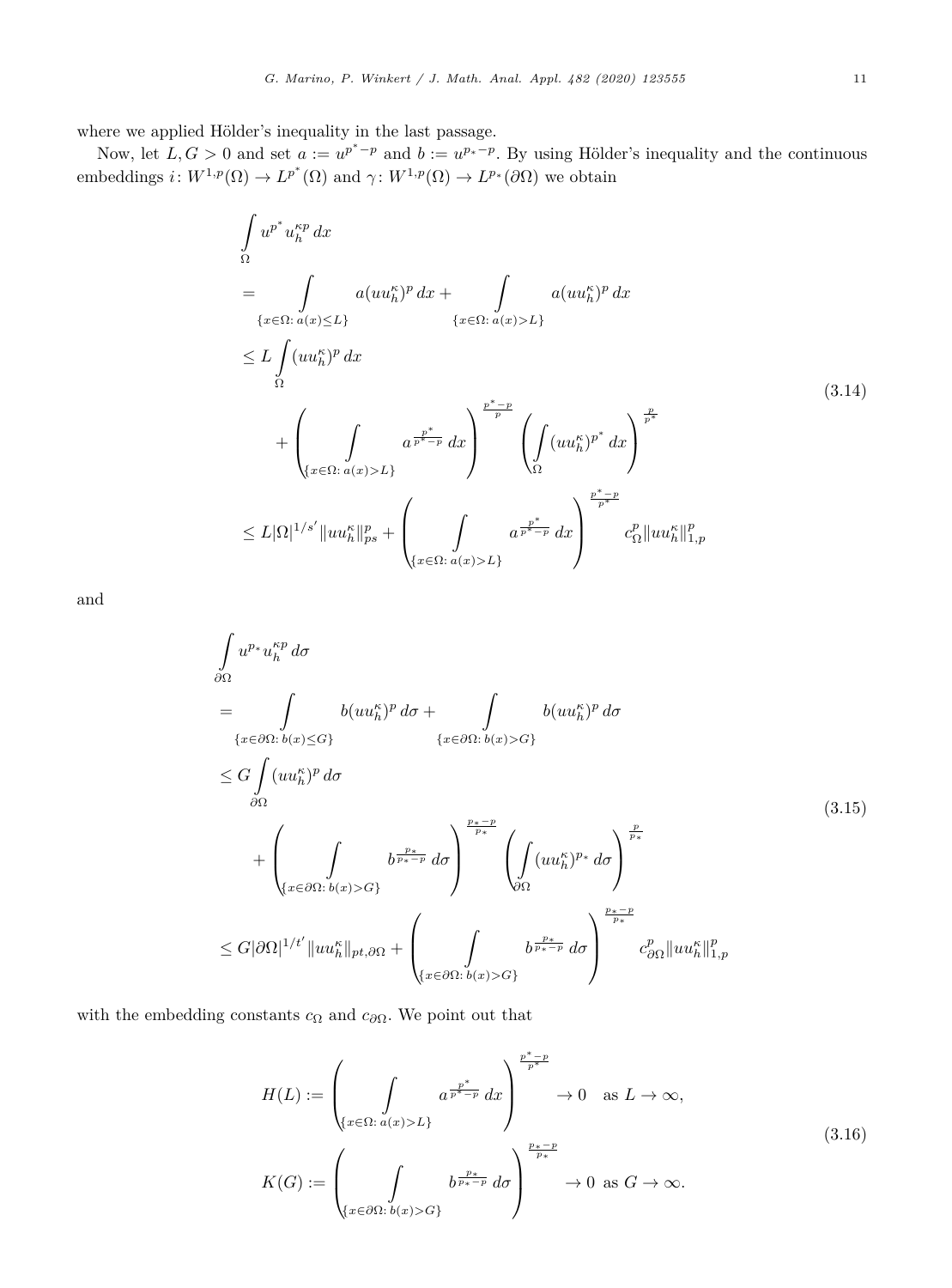<span id="page-11-0"></span>Combining [\(3.13\)](#page-9-0), [\(3.14\)](#page-10-0), [\(3.15\)](#page-10-0) and [\(3.16\)](#page-10-0) yields

$$
\frac{\kappa p+1}{(\kappa+1)^p} \|u u_h^{\kappa}\|_{1,p}^p
$$
\n
$$
\leq M_{19} \left( \frac{\kappa p+1}{(\kappa+1)^p} + 1 + (\kappa p+1)L|\Omega|^{1/s'} \right) \|u u_h^{\kappa}\|_{ps}^p
$$
\n
$$
+ M_{13}(\kappa p+1)H(L)c_{\Omega}^p \|u u_h^{\kappa}\|_{1,p}^p + (M_{16} + M_{14}G|\partial\Omega|^{1/t'}) \|u u_h^{\kappa}\|_{pt,\partial\Omega}^p
$$
\n
$$
+ M_{14}K(G)c_{\partial\Omega}^p \|u u_h^{\kappa}\|_{1,p}^p + M_{17}(\kappa+1).
$$
\n(3.17)

Taking [\(3.16\)](#page-10-0) into account we choose  $L = L(\kappa, u) > 0$  and  $G = G(\kappa, u) > 0$  such that

$$
M_{13}(\kappa p + 1)H(L)c_{\Omega}^p = \frac{\kappa p + 1}{4(\kappa + 1)^p}
$$
 and  $M_{14}K(G)c_{\partial\Omega}^p = \frac{\kappa p + 1}{4(\kappa + 1)^p}$ .

Therefore, inequality  $(3.17)$  can be written as

$$
\frac{\kappa p+1}{2(\kappa+1)^p} \|uu_h^{\kappa}\|_{1,p}^p
$$
\n
$$
\leq M_{19} \left(\frac{\kappa p+1}{(\kappa+1)^p} + 1 + (\kappa p+1) L(\kappa, u) |\Omega|^{1/s'}\right) \|uu_h^{\kappa}\|_{ps}^p
$$
\n
$$
+ (M_{16} + M_{14} G(\kappa, u) |\partial \Omega|^{1/t'}) \|uu_h^{\kappa}\|_{pt,\partial\Omega}^p + M_{17}(\kappa+1).
$$
\n(3.18)

Taking into account [\(3.11\)](#page-9-0) we have  $pt < p_*$ . Thus, we can apply Proposition [2.1](#page-3-0) to estimate the boundary term in (3.18). This gives

$$
||uu_h^{\kappa}||_{pt,\partial\Omega}^p \leq \varepsilon_1 ||uu_h^{\kappa}||_{1,p}^p + \tilde{c}_1 \varepsilon_1^{-\tilde{c}_2} ||uu_h^{\kappa}||_p^p
$$
  

$$
\leq \varepsilon_1 ||uu_h^{\kappa}||_{1,p}^p + \tilde{c}_1 \varepsilon_1^{-\tilde{c}_2} |\Omega|^{1/s'} ||uu_h^{\kappa}||_{ps}^p
$$
 (3.19)

by Hölder's inequality. Now we choose  $\varepsilon_1$  such that

$$
\varepsilon_1\left(M_{16}+M_{14}G(\kappa,u)|\partial\Omega|^{1/t'}\right)=\frac{\kappa p+1}{4(\kappa+1)^p}.
$$

Applying (3.19) to (3.18) and summarizing the constants results in

$$
||uu_h^{\kappa}||_{1,p}^p \le M_{20}(\kappa, u, v)[||uu_h^{\kappa}||_{ps}^p + 1]
$$
\n(3.20)

with a constant  $M_{20}(\kappa, u, v)$  depending on  $\kappa$  and on the solution pair  $(u, v)$ , see the calculations above.

Now we are in the position to use the Sobolev embedding theorem on the left-hand side of (3.20). We have

$$
||uu_h^{\kappa}||_{p^*} \le c_{\Omega}||uu_h^{\kappa}||_{1,p} \le M_{21}(\kappa, u, v) \left[||uu_h^{\kappa}||_{ps}^p + 1\right]^{\frac{1}{p}}.
$$
\n(3.21)

Since, due to  $(3.10)$ ,  $ps < p^*$ , we can start with the bootstrap arguments. Choosing  $\kappa_1$  such that  $(\kappa_1+1)ps =$ *p*<sup>∗</sup>, (3.21) becomes

$$
||uu_h^{\kappa_1}||_{p^*} \le M_{21}(\kappa_1, u, v) \left[||uu_h^{\kappa_1}||_{ps}^p + 1\right]^{\frac{1}{p}}
$$
  
\n
$$
\le M_{21}(\kappa_1, u, v) \left[||u^{\kappa_1+1}||_{ps}^p + 1\right]^{\frac{1}{p}}
$$
  
\n
$$
= M_{21}(\kappa_1, u, v) \left[||u||_{p^*}^{(\kappa_1+1)p} + 1\right]^{\frac{1}{p}} < \infty,
$$
\n(3.22)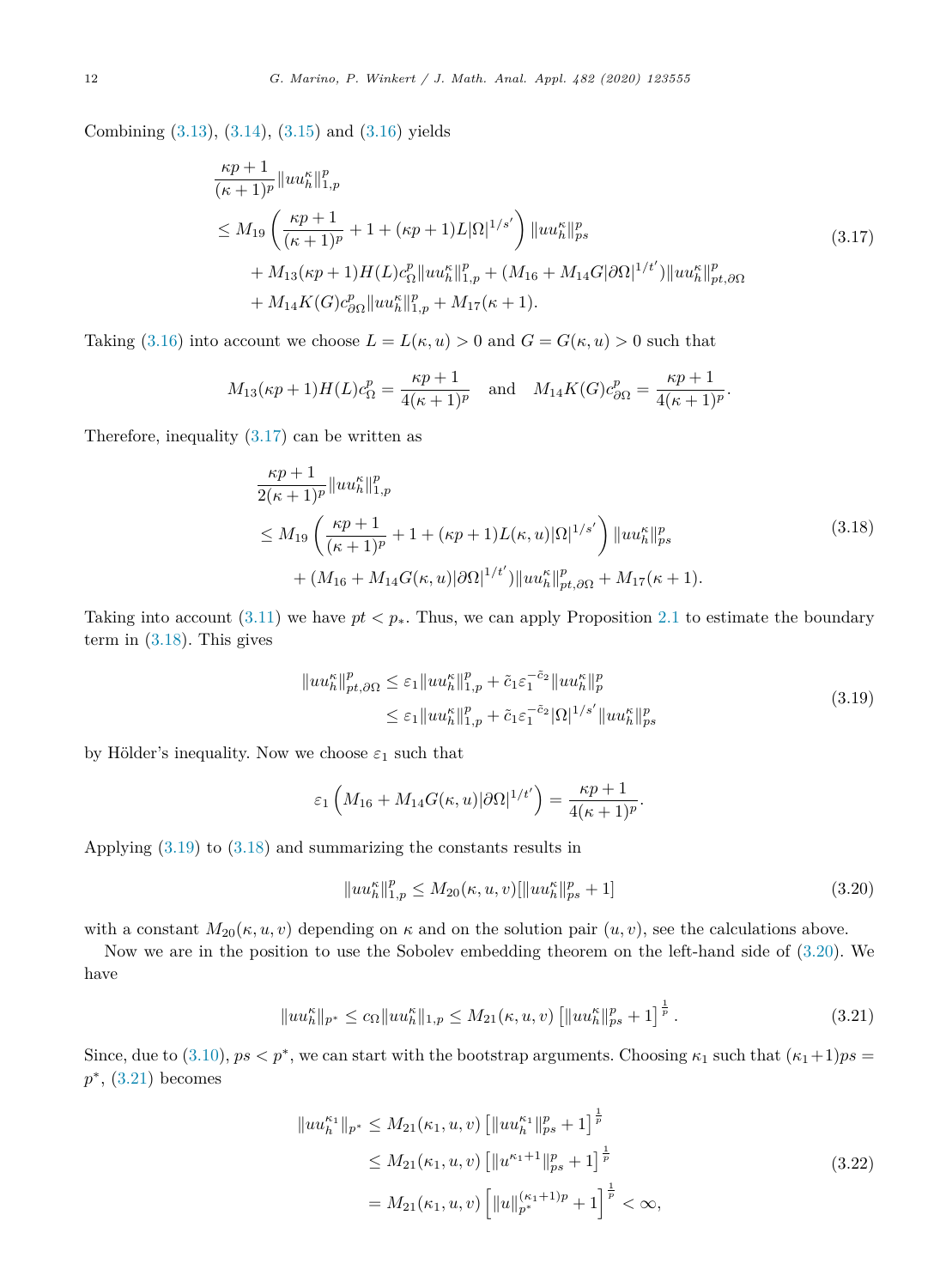where we have used the estimate  $u_h(x) \le u(x)$  for a.e.  $x \in \Omega$ . The usage of Fatou's Lemma as  $h \to \infty$  in [\(3.22\)](#page-11-0) gives

$$
||u||_{(\kappa_1+1)p^*} = ||u^{\kappa_1+1}||_{p^*}^{\frac{1}{\kappa_1+1}} \le M_{22}(\kappa_1, u, v) \left[||u||_{p^*}^{(\kappa_1+1)p} + 1\right]^{\frac{1}{(\kappa_1+1)p}} < \infty.
$$
 (3.23)

Hence,  $u \in L^{(\kappa_1+1)p^*}(\Omega)$ . Repeating the steps from [\(3.21\)](#page-11-0)-(3.23) for each  $\kappa$ , we choose a sequence with the following properties

$$
\kappa_2 : (\kappa_2 + 1)ps = (\kappa_1 + 1)p^*,\n\kappa_3 : (\kappa_3 + 1)ps = (\kappa_2 + 1)p^*,\n\vdots \qquad \vdots \qquad \vdots
$$

Observe that the sequence  $(\kappa_n)$  is constructed in such a way that  $\kappa_n + 1 = (\frac{p^*}{ps})^n$  for every  $n \in \mathbb{N}$ , with  $\frac{p^*}{ps} > 1$ , taking into account [\(3.10\)](#page-9-0). This implies that

$$
||u||_{(\kappa+1)p^*} \le M_{23}(\kappa, u, v) \tag{3.24}
$$

for any finite  $\kappa > 0$  with  $M_{23}(\kappa, u, v)$  being a positive constant which depends both on  $\kappa$  and on the solution pair  $(u, v)$  itself. Therefore,  $u \in L^r(\Omega)$  for any  $r < \infty$ .

Now we are going to prove that  $u \in L^r(\partial\Omega)$  for any finite r. To this end, let us consider again inequality [\(3.18\)](#page-11-0), that is,

$$
\frac{\kappa p+1}{2(\kappa+1)^p} \|uu_h^{\kappa}\|_{1,p}^p
$$
\n
$$
\leq M_{19} \left(\frac{\kappa p+1}{(\kappa+1)^p} + 1 + (\kappa p+1)L(\kappa, u)|\Omega|^{1/s'}\right) \|uu_h^{\kappa}\|_{ps}^p
$$
\n
$$
+ (M_{16} + M_{14}G(\kappa, u)|\partial\Omega|^{1/t'}) \|uu_h^{\kappa}\|_{pt,\partial\Omega}^p + M_{17}(\kappa+1).
$$
\n(3.25)

Exploiting  $(3.24)$ , inequality  $(3.25)$  can be written in the simple form

$$
||uu_h^{\kappa}||_{1,p} \le M_{24}(\kappa, u, v) \left[||uu_h^{\kappa}||_{pt,\partial\Omega}^p + 1\right]^{\frac{1}{p}}.
$$
\n(3.26)

*.*

Applying the embedding  $\gamma: W^{1,p}(\Omega) \to L^{p_*}(\partial \Omega)$  to the right-hand side of (3.26) gives

$$
||uu_h^{\kappa}||_{p_*,\partial\Omega} \leq c_{\partial\Omega}||uu_h^{\kappa}||_{1,p} \leq M_{25}(\kappa,u,v)\left[||uu_h^{\kappa}||_{pt,\partial\Omega}^p+1\right]^{\frac{1}{p}}
$$

Since  $pt < p_*$ , we can proceed as before with a bootstrap argument, thus obtaining

$$
||u||_{(\kappa+1)p_*,\partial\Omega} \leq M_{26}(\kappa,u,v)
$$

for any finite number  $\kappa$  with  $M_{26}(\kappa, u, v)$  being a positive constant depending on  $\kappa$  and on the solution pair  $(u, v)$ . Hence,  $u \in L^r(\partial\Omega)$  for every  $r < \infty$ . Combining this with the first part of the proof shows that  $u \in L^r(\overline{\Omega})$  for every finite *r*. The same arguments can be applied for the function *v* starting with the second equation in [\(3.1\)](#page-5-0). This completes the proof.  $\Box$ 

The next result states the  $L^{\infty}$ -boundedness of weak solutions of problem [\(1.1\)](#page-0-0).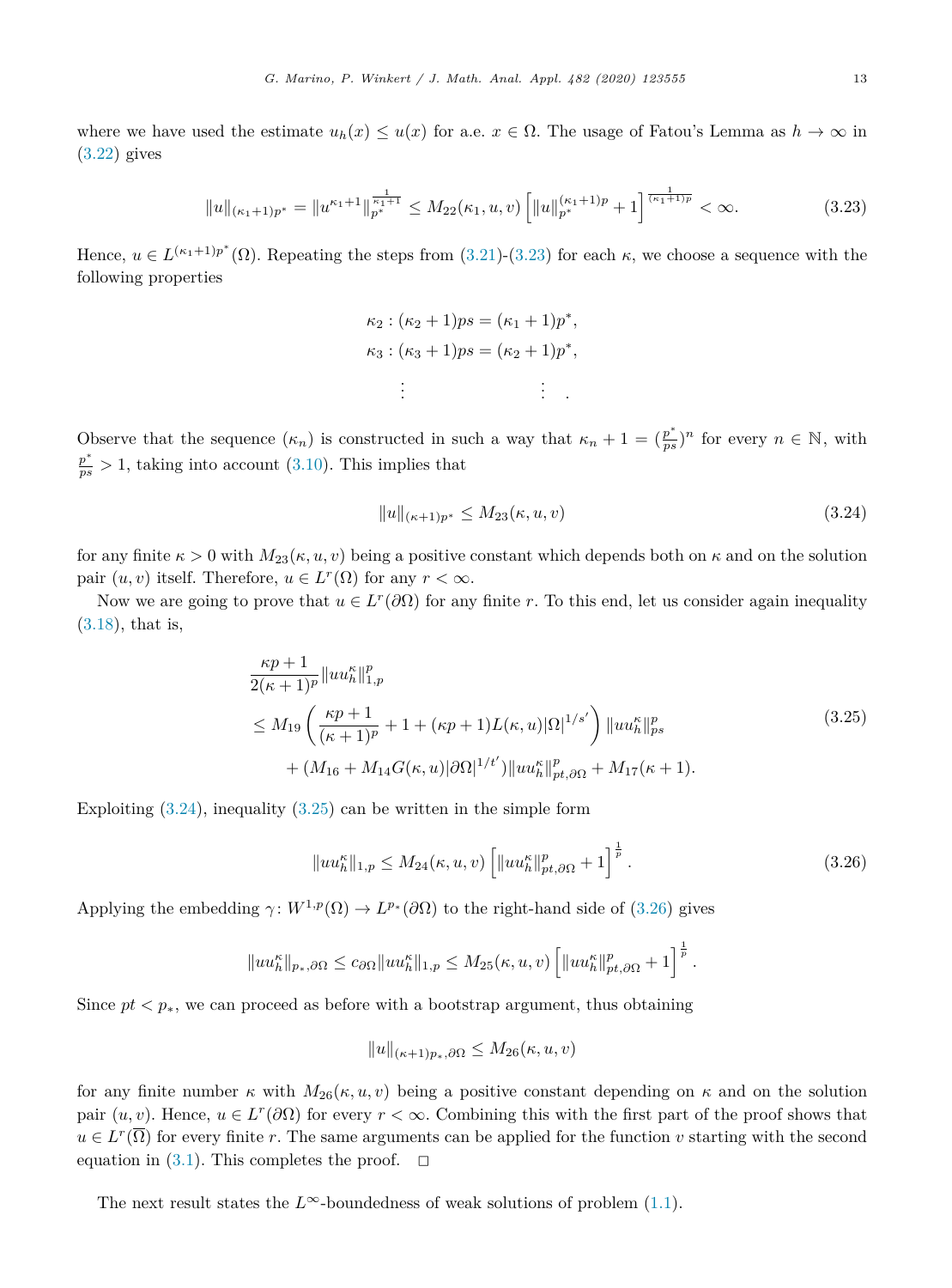<span id="page-13-0"></span>**Theorem 3.2.** Let  $\Omega \subset \mathbb{R}^N, N > 1$ , be a bounded domain with a Lipschitz boundary  $\partial\Omega$  and let the hypotheses (H) be satisfied. Then, for any weak solution  $(u, v) \in W^{1,p}(\Omega) \times W^{1,q}(\Omega)$  it holds  $(u, v) \in$  $L^{\infty}(\overline{\Omega}) \times L^{\infty}(\overline{\Omega})$ .

**Proof.** Let  $(u, v) \in W^{1,p}(\Omega) \times W^{1,q}(\Omega)$  be a weak solution of problem [\(1.1\)](#page-0-0). As in the proof of Theorem [3.1](#page-5-0) we will suppose that  $u, v \ge 0$  and we only prove that  $u \in L^{\infty}(\overline{\Omega})$ , since the proof that  $v \in L^{\infty}(\overline{\Omega})$  works in a similar way. We repeat the proof of Theorem [3.1](#page-5-0) until inequality [\(3.13\)](#page-9-0), that is

$$
\frac{\kappa p+1}{(\kappa+1)^p} \|u u_h^{\kappa}\|_{1,p}^p
$$
\n
$$
\leq M_{27} \left( \frac{\kappa p+1}{(\kappa+1)^p} + 1 \right) \|u u_h^{\kappa}\|_{ps}^p + M_{28}(\kappa p+1) \int_{\Omega} u^{p^*} u_h^{\kappa p} dx
$$
\n
$$
+ M_{29} \int_{\partial\Omega} u^{p_*} u_h^{\kappa p} d\sigma + M_{30} \|u u_h^{\kappa}\|_{pt,\partial\Omega}^p + M_{31}(\kappa+1).
$$
\n(3.27)

Recall that  $ps < p^*$  and  $pt < p_*$ . Hence, we can fix numbers  $p_1 \in (ps, p^*)$  and  $p_2 \in (pt, p_*)$ . Then, by Hölder's inequality and the  $L^r(\overline{\Omega})$ -boundedness of *u* for any finite *r*, see Theorem [3.1,](#page-5-0) we have for the terms on the right-hand side of (3.27) the following

$$
||uu_{h}^{\kappa}||_{ps}^{p} \leq |\Omega|^{\frac{p_{1}-p_{2}}{p_{1}s}} \left(\int_{\Omega} (uu_{h}^{\kappa})^{p_{1}} dx\right)^{\frac{p}{p_{1}}} \leq M_{32}||uu_{h}^{\kappa}||_{p_{1}}^{p},
$$
\n
$$
\int_{\Omega} u^{p^{*}}u_{h}^{\kappa p} dx = \int_{\Omega} u^{p^{*}-p}(uu_{h}^{\kappa})^{p} dx
$$
\n
$$
\leq \left(\int_{\Omega} u^{\frac{p^{*}-p}{p_{1}-p}p_{1}} dx\right)^{\frac{p_{1}-p}{p_{1}}} \left(\int_{\Omega} (uu_{h}^{\kappa})^{p_{1}} dx\right)^{\frac{p}{p_{1}}}
$$
\n
$$
\leq M_{33}||uu_{h}^{\kappa}||_{p_{1}}^{p},
$$
\n
$$
\int_{\partial\Omega} u^{p_{*}}u_{h}^{\kappa p} d\sigma = \int_{\partial\Omega} u^{p_{*}-p}(uu_{h}^{\kappa})^{p} d\sigma
$$
\n
$$
\leq \left(\int_{\partial\Omega} u^{\frac{p_{*}-p}{p_{2}}p_{2}} d\sigma\right)^{\frac{p_{2}-p}{p_{2}}} \left(\int_{\partial\Omega} (uu_{h}^{\kappa})^{p_{2}} d\sigma\right)^{\frac{p}{p_{2}}}
$$
\n
$$
\leq M_{34}||uu_{h}^{\kappa}||_{p_{2},\partial\Omega}^{p},
$$
\n
$$
||uu_{h}^{\kappa}||_{pt,\partial\Omega}^{p} \leq |\partial\Omega|^{\frac{p_{2}-pt}{p_{2}}} \left(\int_{\partial\Omega} (uu_{h}^{\kappa})^{p_{2}} d\sigma\right)^{\frac{p}{p_{2}}} \leq M_{35}||uu_{h}^{\kappa}||_{p_{2},\partial\Omega}^{p}.
$$

Observe that *M*33*, M*<sup>34</sup> are finite thanks to Theorem [3.1.](#page-5-0) More precisely, they are such that

$$
M_{33} = M_{33} \left( \|u\|_{\frac{p^*-p}{p_1-p}p_1} \right), \quad M_{34} = M_{34} \left( \|u\|_{\frac{p_*-p}{p_2-p}p_2, \partial \Omega} \right).
$$

Then (3.27) becomes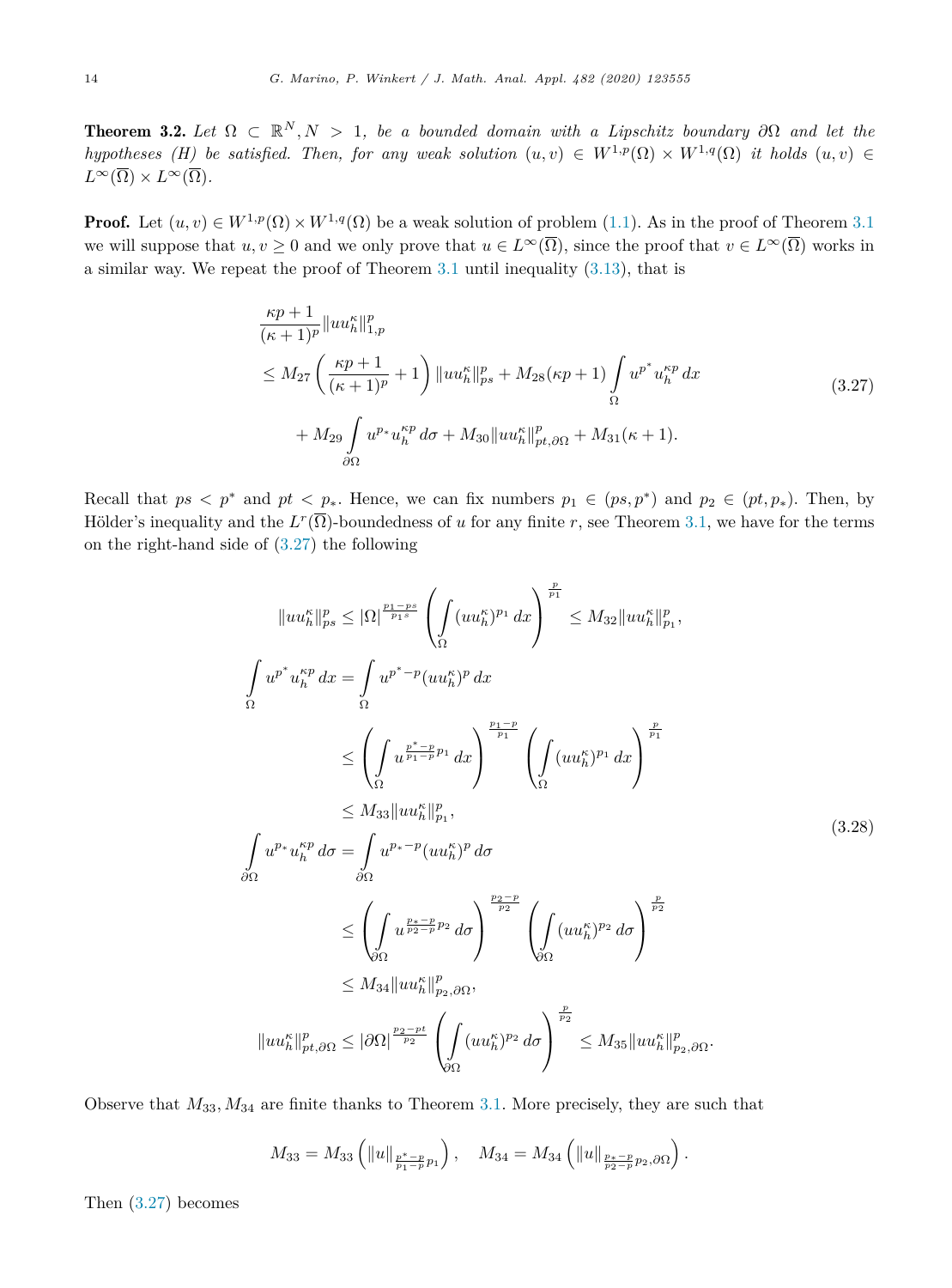*G. Marino, P. Winkert / J. Math. Anal. Appl. 482 (2020) 123555* 15

$$
\frac{\kappa p+1}{(\kappa+1)^p} \|uu_h^{\kappa}\|_{1,p}^p \le M_{36} \left(\frac{\kappa p+1}{(\kappa+1)^p} + \kappa p+2\right) \|uu_h^{\kappa}\|_{p_1}^p + M_{37} \|uu_h^{\kappa}\|_{p_2,\partial\Omega}^p + M_{31}(\kappa+1),\tag{3.29}
$$

<span id="page-14-0"></span>where we used the estimates in  $(3.28)$ . Now we are going to apply again Proposition [2.1](#page-3-0) to the boundary term. This gives, after using Hölder's inequality,

$$
||uu_h^{\kappa}||_{p_2,\partial\Omega}^p \leq \varepsilon_2 ||uu_h^{\kappa}||_{1,p}^p + \bar{c}_1 \varepsilon_2^{-\bar{c}_2} ||uu_h^{\kappa}||_p^p
$$
  

$$
\leq \varepsilon_2 ||uu_h^{\kappa}||_{1,p}^p + \bar{c}_1 \varepsilon_2^{-\bar{c}_2} M_{38} ||uu_h^{\kappa}||_{p_1}^p.
$$
 (3.30)

Choosing  $\varepsilon_2$  such that  $M_{37}\varepsilon_2 = \frac{\kappa p + 1}{2(\kappa + 1)^p}$  and applying (3.30) to (3.29) yields

$$
\frac{\kappa p+1}{2(\kappa+1)^p} \|uu_h^{\kappa}\|_{1,p}^p \le [M_{39}(\kappa p+2) + M_{40}\bar{c}_1\varepsilon_2^{-\bar{c}_2}] \|uu_h^{\kappa}\|_{p_1}^p + M_{31}(\kappa+1). \tag{3.31}
$$

Inequality  $(3.31)$  can be written in the form

$$
||uu_h^{\kappa}||_{1,p}^p \leq M_{41}((\kappa+1)^p)^{M_{42}} [||uu_h^{\kappa}||_{p_1}^p+1].
$$

By the Sobolev embedding and the  $L^r(\Omega)$ -boundedness of *u* we obtain

$$
||uu_h^{\kappa}||_{p^*} \le c_{\Omega}||uu_h^{\kappa}||_{1,p} \le M_{43}(\kappa+1)^{M_{44}} \left[||uu_h^{\kappa}||_{p_1}^p + 1\right]^{\frac{1}{p}} \le M_{43}(\kappa+1)^{M_{44}} \left[||u^{\kappa+1}||_{p_1}^p + 1\right]^{\frac{1}{p}} < \infty.
$$
\n(3.32)

Applying Fatou's Lemma to (3.32) then gives

$$
||u||_{(\kappa+1)p^*} = ||u^{\kappa+1}||_{p^*}^{\frac{1}{\kappa+1}} \le M_{43}^{\frac{1}{\kappa+1}}((\kappa+1)^{M_{44}})^{\frac{1}{\kappa+1}} \left[||u^{\kappa+1}||_{p_1}^p + 1\right]^{\frac{1}{(\kappa+1)p}}.
$$
\n(3.33)

Since

$$
((\kappa+1)^{M_{44}})^{\frac{1}{\sqrt{\kappa+1}}} \ge 1 \quad \text{and} \quad \lim_{\kappa \to \infty} ((\kappa+1)^{M_{44}})^{\frac{1}{\sqrt{\kappa+1}}} = 1,
$$

there exists  $M_{45} > 1$  such that

$$
((\kappa+1)^{M_{44}})^{\frac{1}{\kappa+1}} \le M_{45}^{\frac{1}{\sqrt{\kappa+1}}}.
$$
\n(3.34)

From  $(3.33)$ , taking  $(3.34)$  into account, we have

$$
||u||_{(\kappa+1)p^*} \le M_{43}^{\frac{1}{\kappa+1}} M_{45}^{\frac{1}{\sqrt{\kappa+1}}} \left[ ||u^{\kappa+1}||_{p_1}^p + 1 \right]^{\frac{1}{(\kappa+1)p}}.
$$
\n(3.35)

Suppose now there exists a sequence  $\kappa_n \to \infty$  such that

$$
||u^{\kappa_n+1}||_{p_1}^p \le 1,
$$

that is

 $||u||_{(\kappa_n+1)p_1} \leq 1.$ 

Then, Proposition [2.2](#page-3-0) implies that  $||u||_{\infty} < \infty$ . On the contrary, suppose that there exists  $\kappa_0 > 0$  such that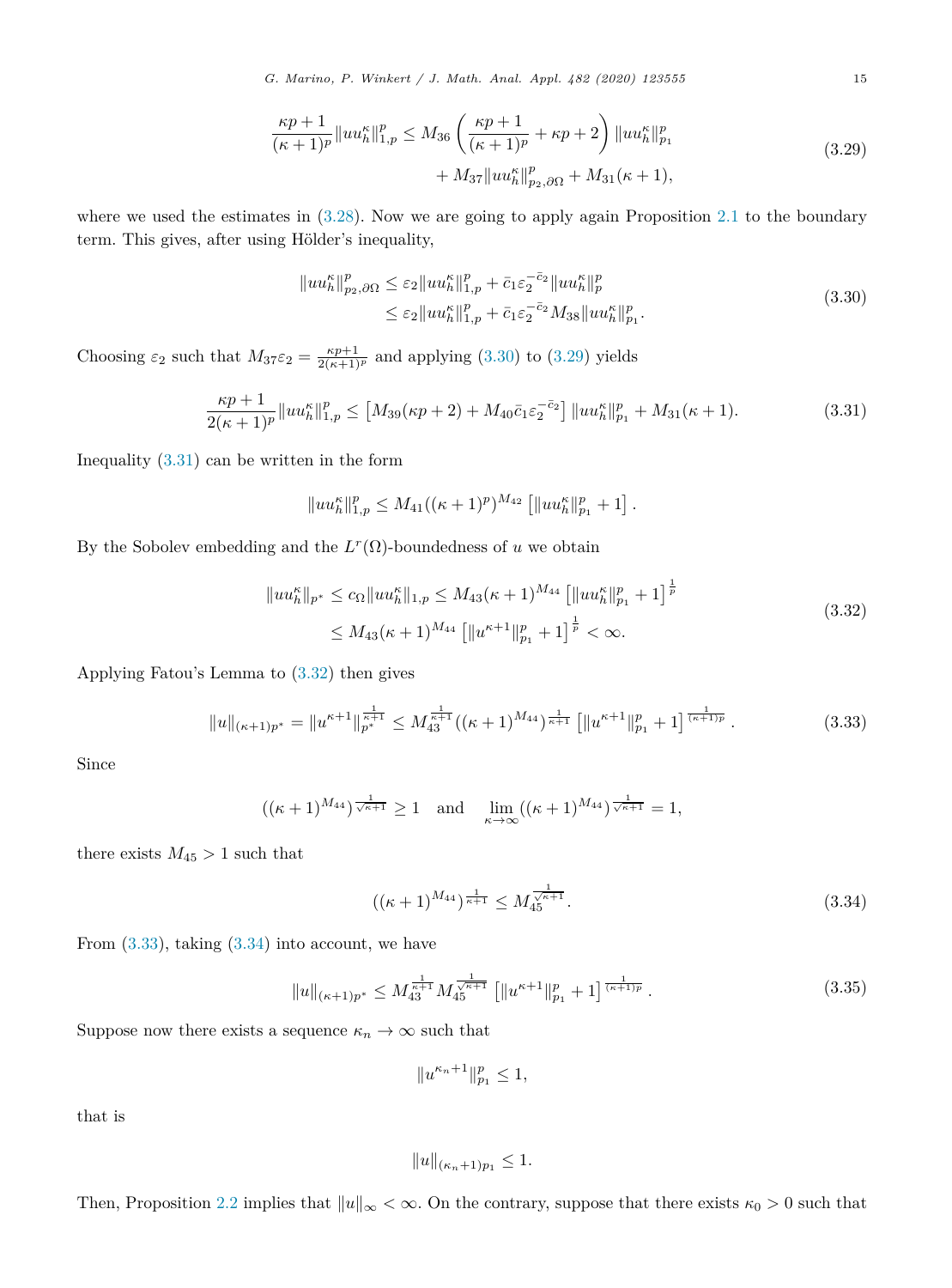$$
||u^{\kappa+1}||_{p_1}^p > 1 \quad \text{for every } \kappa \ge \kappa_0.
$$

<span id="page-15-0"></span>Then, [\(3.35\)](#page-14-0) becomes

$$
\|u\|_{(\kappa+1)p^*}\leq M_{43}^{\frac{1}{\kappa+1}}M_{45}^{\frac{1}{\sqrt{\kappa+1}}}\left[2\|u^{\kappa+1}\|_{p_1}^p\right]^{\frac{1}{(\kappa+1)p}}\leq M_{46}^{\frac{1}{\kappa+1}}M_{45}^{\frac{1}{\sqrt{\kappa+1}}}\|u\|_{(\kappa+1)p_1}
$$

for every  $\kappa \geq \kappa_0$ .

Now we choose  $\kappa$  in the following way

$$
\kappa_1 : (\kappa_1 + 1)p_1 = (\kappa_0 + 1)p^*,
$$
  
\n
$$
\kappa_2 : (\kappa_2 + 1)p_1 = (\kappa_1 + 1)p^*,
$$
  
\n
$$
\kappa_3 : (\kappa_3 + 1)p_1 = (\kappa_2 + 1)p^*,
$$
  
\n
$$
\vdots \qquad \vdots
$$

This leads to

$$
||u||_{(\kappa_n+1)p^*} \leq M_{46}^{\frac{1}{\kappa_n+1}} M_{45}^{\frac{1}{\sqrt{\kappa_n+1}}} ||u||_{(\kappa_{n-1}+1)p^*}
$$

for every  $n \in \mathbb{N}$  with  $(\kappa_n)$  given by  $(\kappa_n + 1) = (\kappa_0 + 1) \left(\frac{p^*}{p_1}\right)^n$ . It follows

$$
\|u\|_{(\kappa_n+1)p^*}\leq M_{46}^{\sum\limits_{i=1}^{n}\frac{1}{\kappa_i+1}}M_{45}^{\sum\limits_{i=1}^{n}\frac{1}{\sqrt{\kappa_i+1}}}\|u\|_{(\kappa_0+1)p^*}.
$$

Since

$$
\frac{1}{\kappa_i+1} = \frac{1}{\kappa_0+1} \left(\frac{p_1}{p^*}\right)^i \quad \text{and} \quad \frac{p_1}{p^*} < 1,
$$

there exists  $M_{47} > 0$  such that

$$
||u||_{(\kappa_n+1)p^*} \le M_{47}||u||_{(\kappa_0+1)p^*} < \infty,
$$

where the right-hand side is finite thanks to Theorem [3.1.](#page-5-0) Now we may apply again Proposition [2.2.](#page-3-0) This ensures that  $u \in L^{\infty}(\Omega)$ . Moreover, Proposition [2.3](#page-4-0) gives  $u \in L^{\infty}(\partial\Omega)$  and so,  $u \in L^{\infty}(\overline{\Omega})$ .  $\Box$ 

Remark 3.3. The conditions on the exponents in hypotheses (H) are not the natural ones. Precisely, in order to have a well-defined weak solution it is enough to require the following assumptions

(E1) 
$$
r_1 \le p^*
$$
 (E2)  $r_2 \le q^*$   
\n(E3)  $b_1 \le p^* - 1$  (E4')  $b_2 \le \frac{q^*}{p^*}(p^* - 1)$  (E5')  $\frac{b_3}{p^*} + \frac{b_4}{q^*} \le \frac{p^* - 1}{p^*}$   
\n(E6)  $b_5 \le p - 1$  (E7')  $b_6 \le \frac{q}{p^*}(p^* - 1)$  (E8')  $\frac{b_7}{p} + \frac{b_8}{q} \le \frac{p^* - 1}{p^*}$   
\n(E9')  $\tilde{b}_1 \le \frac{p^*}{q^*}(q^* - 1)$  (E10)  $\tilde{b}_2 \le q^* - 1$  (E11')  $\frac{\tilde{b}_3}{p^*} + \frac{\tilde{b}_4}{q^*} \le \frac{q^* - 1}{q^*}$   
\n(E12')  $\tilde{b}_5 \le \frac{p}{q^*}(q^* - 1)$  (E13)  $\tilde{b}_6 \le q - 1$  (E14')  $\frac{\tilde{b}_7}{p} + \frac{\tilde{b}_8}{q} \le \frac{q^* - 1}{q^*}$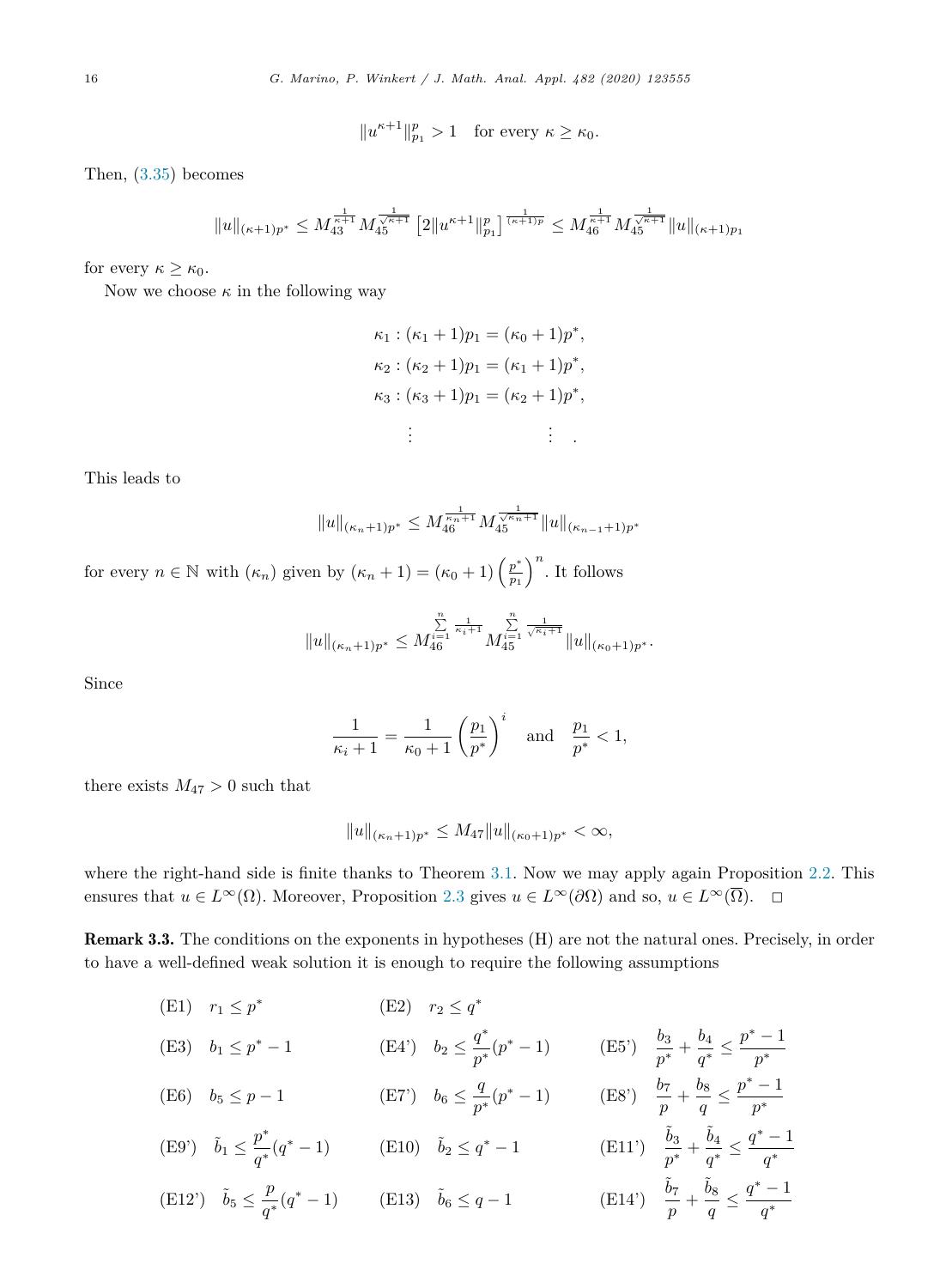<span id="page-16-0"></span>(E15) 
$$
c_1 \le p_* - 1
$$
 (E16')  $c_2 \le \frac{q_*}{p_*}(p_* - 1)$  (E17')  $\frac{c_3}{p_*} + \frac{c_4}{q_*} \le \frac{p_* - 1}{p_*}$   
\n(E18')  $\tilde{c}_1 \le \frac{p_*}{q_*}(q_* - 1)$  (E19)  $\tilde{c}_6 \le q_* - 1$  (E20')  $\frac{\tilde{c}_3}{p_*} + \frac{\tilde{c}_4}{q_*} \le \frac{q_* - 1}{q_*}$ 

In order to apply Moser's iteration we needed to strengthen the hypotheses for  $(E4')$ ,  $(E5')$ ,  $(E7')$ ,  $(E8')$ , (E9'), (E11'), (E12'), (E14'), (E16'), (E17'), (E18'), and (E20'). We also point out that hypotheses (H1) and (H2) are not explicitly needed in the proofs of Theorems [3.1](#page-5-0) and [3.2,](#page-13-0) but they are necessary to have a well-defined weak solution as defined in [\(3.1\)](#page-5-0).

Furthermore, the bounds obtained in Theorem [3.1](#page-5-0) and [3.2](#page-13-0) depend on the data in hypotheses (H) and also on the solution pair  $(u, v)$ . In particular, the bound for *u* also depends on *v* and vice-versa.

In the last part we want to mention that the results obtained in Theorems [3.1](#page-5-0) and [3.2](#page-13-0) can be easily applied to problems of the form [\(1.1\)](#page-0-0) with a homogeneous Dirichlet condition. Indeed, consider the problem

$$
-\operatorname{div} \mathcal{A}_1(x, u, \nabla u) = \mathcal{B}_1(x, u, v, \nabla u, \nabla v) \quad \text{in } \Omega,
$$
  

$$
-\operatorname{div} \mathcal{A}_2(x, v, \nabla v) = \mathcal{B}_2(x, u, v, \nabla u, \nabla v) \quad \text{in } \Omega,
$$
  

$$
u = v = 0 \quad \text{on } \partial \Omega.
$$
 (3.36)

We suppose the following assumptions on the data in problem  $(3.36)$ .

(H) The functions  $\mathcal{A}_i : \Omega \times \mathbb{R} \times \mathbb{R}^N \to \mathbb{R}^N$  and  $\mathcal{B}_i : \Omega \times \mathbb{R} \times \mathbb{R} \times \mathbb{R}^N \times \mathbb{R}^N \to \mathbb{R}, i = 1, 2$ , are Carathéodory functions such that

$$
(\tilde{H}1) \quad |\mathcal{A}_1(x, s, \xi)| \le A_1 |\xi|^{p-1} + A_2 |s|^{r_1 \frac{p-1}{p}} + A_3,
$$

- $|\tilde{A}_2(x,t,\zeta)| \leq \tilde{A}_1 |\zeta|^{q-1} + \tilde{A}_2 |t|^{r_2 \frac{q-1}{q}} + \tilde{A}_3,$
- $(\tilde{H}3)$   $\mathcal{A}_1(x, s, \xi) \cdot \xi \geq A_4 |\xi|^p A_5 |s|^{r_1} A_6,$
- $(\tilde{H}4)$   $\mathcal{A}_2(x,t,\zeta)\cdot\zeta \geq \tilde{A}_4|\zeta|^q \tilde{A}_5|t|^{r_2} \tilde{A}_6$

$$
(\tilde{H}5) \quad |\mathcal{B}_1(x,s,t,\xi,\zeta)| \leq B_1|s|^{b_1} + B_2|t|^{b_2} + B_3|s|^{b_3}|t|^{b_4} + B_4|\xi|^{b_5} + B_5|\zeta|^{b_6} + B_6|\xi|^{b_7}|\zeta|^{b_8} + B_7,
$$

$$
(\tilde{H}6)\quad |\mathcal{B}_2(x,s,t,\xi,\zeta)| \leq \tilde{B}_1|s|^{\tilde{b}_1} + \tilde{B}_2|t|^{\tilde{b}_2} + \tilde{B}_3|s|^{\tilde{b}_3}|t|^{\tilde{b}_4} + \tilde{B}_4|\xi|^{\tilde{b}_5} + \tilde{B}_5|\zeta|^{\tilde{b}_6} + \tilde{B}_6|\xi|^{\tilde{b}_7}|\zeta|^{\tilde{b}_8} + \tilde{B}_7,
$$

for a.e.  $x \in \Omega$ , for all  $s, t \in \mathbb{R}$ , and for all  $\xi, \zeta \in \mathbb{R}^N$ , with nonnegative constants  $A_i, \tilde{A}_i, B_j, \tilde{B}_j$  (i  $\in$  $\{1,\ldots,6\}, j \in \{1,\ldots,7\}$  and with  $1 < p,q < \infty$ . Moreover, the exponents  $b_i, \tilde{b}_i, r_1, r_2 \ (i \in \{1,\ldots,8\})$ are nonnegative and satisfy the following assumptions

(E1)

\n
$$
r_{1} \leq p^{*} \qquad \qquad \text{(E2)}
$$
\n
$$
r_{2} \leq q^{*} \qquad \qquad \text{(E5)}
$$
\n
$$
b_{1} \leq p^{*} - 1 \qquad \qquad \text{(E4)}
$$
\n
$$
b_{2} < \frac{q^{*}}{p^{*}}(p^{*} - p) \qquad \qquad \text{(E5)}
$$
\n
$$
\frac{b_{3}}{p^{*}} + \frac{b_{4}}{q^{*}} < \frac{p^{*} - p}{p^{*}}
$$
\n(E6)

\n
$$
b_{5} \leq p - 1 \qquad \qquad \text{(E7)}
$$
\n
$$
b_{6} < \frac{q}{p^{*}}(p^{*} - p) \qquad \qquad \text{(E8)}
$$
\n
$$
\frac{b_{7}}{p} + \frac{b_{8}}{q} < \frac{p^{*} - p}{p^{*}}
$$
\n(E9)

\n
$$
\tilde{b}_{1} < \frac{p^{*}}{q^{*}}(q^{*} - q) \qquad \qquad \text{(E10)}
$$
\n
$$
\tilde{b}_{2} \leq q^{*} - 1 \qquad \qquad \text{(E11)}
$$
\n
$$
\frac{\tilde{b}_{3}}{p^{*}} + \frac{\tilde{b}_{4}}{q^{*}} < \frac{q^{*} - q}{q^{*}}
$$
\n(E12)

\n
$$
\tilde{b}_{5} < \frac{p}{q^{*}}(q^{*} - q) \qquad \qquad \text{(E13)}
$$
\n
$$
\tilde{b}_{6} \leq q - 1 \qquad \qquad \text{(E14)}
$$
\n
$$
\frac{\tilde{b}_{7}}{p} + \frac{\tilde{b}_{8}}{q} < \frac{q^{*} - q}{q^{*}},
$$

where the numbers  $p^*$ ,  $p_*, q^*$ ,  $q_*$  are defined by [\(2.1\)](#page-3-0) and [\(2.2\)](#page-3-0).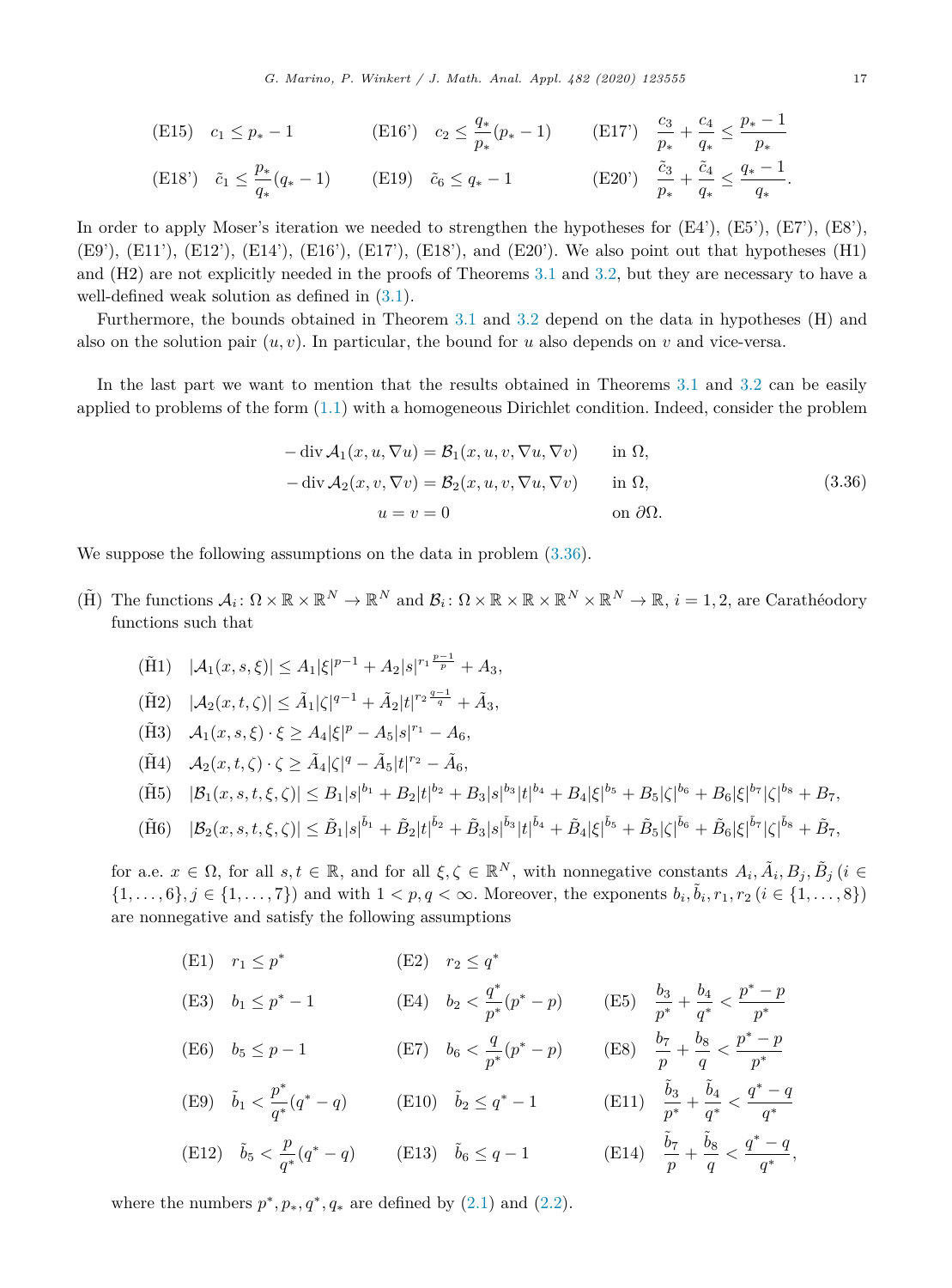<span id="page-17-0"></span>A couple  $(u, v) \in W_0^{1,p}(\Omega) \times W_0^{1,q}(\Omega)$  is said to be a weak solution of problem [\(3.36\)](#page-16-0) if

$$
\int_{\Omega} A_1(x, u, \nabla u) \cdot \nabla \varphi \, dx = \int_{\Omega} \mathcal{B}_1(x, u, v, \nabla u, \nabla v) \varphi \, dx
$$

$$
\int_{\Omega} A_2(x, v, \nabla v) \cdot \nabla \psi \, dx = \int_{\Omega} \mathcal{B}_2(x, u, v, \nabla u, \nabla v) \psi \, dx
$$

holds for all  $(\varphi, \psi) \in W_0^{1,p}(\Omega) \times W_0^{1,q}(\Omega)$ .

We can state the following result for problem [\(3.36\)](#page-16-0).

**Theorem 3.4.** Let  $\Omega \subset \mathbb{R}^N$ ,  $N > 1$ , be a bounded domain with Lipschitz boundary  $\partial \Omega$  and let hypotheses (*H*) be satisfied. Then, every weak solution  $(u, v) \in W_0^{1,p}(\Omega) \times W_0^{1,q}(\Omega)$  of problem [\(3.36\)](#page-16-0) belongs to  $L^{\infty}(\overline{\Omega}) \times$  $L^{\infty}(\overline{\Omega})$ *.* 

The proof of Theorem 3.4 works exactly in the same way as the proofs of Theorems [3.1](#page-5-0) and [3.2.](#page-13-0)

#### Acknowledgment

The authors wish to thank the two anonymous referees for their corrections and useful remarks.

The first author thanks the University of Technology Berlin (Technische Universität Berlin) for the kind hospitality during a research stay in October 2018 and the second author thanks the University of Catania (which is the former university of the first author) for the kind hospitality during a research stay in March 2019.

#### References

- [1] S.B. Angenent, R. Van der Vorst, A priori bounds and [renormalized](http://refhub.elsevier.com/S0022-247X(19)30823-6/bib416E67656E656E742D56616E2D6465722D566F7273742D32303030s1) Morse indices of solutions of an elliptic system, Ann. Inst. H. Poincaré Anal. Non Linéaire 17 (3) (2000) [277–306.](http://refhub.elsevier.com/S0022-247X(19)30823-6/bib416E67656E656E742D56616E2D6465722D566F7273742D32303030s1)
- [2] A. Bahri, P.-L. Lions, Solutions of [superlinear](http://refhub.elsevier.com/S0022-247X(19)30823-6/bib42616872692D4C696F6E732D31393932s1) elliptic equations and their Morse indices, Comm. Pure Appl. Math. 45 (9) (1992) [1205–1215.](http://refhub.elsevier.com/S0022-247X(19)30823-6/bib42616872692D4C696F6E732D31393932s1)
- [3] T. Bartsch, N. Dancer, Z.-Q. Wang, A Liouville theorem, a-priori bounds, and [bifurcating](http://refhub.elsevier.com/S0022-247X(19)30823-6/bib426172747363682D44616E6365722D57616E672D32303130s1) branches of positive solutions for a nonlinear elliptic system, Calc. Var. Partial [Differential](http://refhub.elsevier.com/S0022-247X(19)30823-6/bib426172747363682D44616E6365722D57616E672D32303130s1) Equations 37 (3–4) (2010) 345–361.

[4] W. Choi, The Lane-Emden system near the critical hyperbola on nonconvex domains, [arXiv:1505.06978,](http://refhub.elsevier.com/S0022-247X(19)30823-6/bib43686F692D32303135s1) 2015.

- [5] P. Clément, D.G. de [Figueiredo,](http://refhub.elsevier.com/S0022-247X(19)30823-6/bib436C656D656E742D64652D4669677565697265646F2D4D69746964696572692D31393932s1) E. Mitidieri, Positive solutions of semilinear elliptic systems, Comm. Partial Differential [Equations](http://refhub.elsevier.com/S0022-247X(19)30823-6/bib436C656D656E742D64652D4669677565697265646F2D4D69746964696572692D31393932s1) 17 (5–6) (1992) 923–940.
- [6] P. Clément, D.G. de [Figueiredo,](http://refhub.elsevier.com/S0022-247X(19)30823-6/bib436C656D656E742D64652D4669677565697265646F2D4D69746964696572692D31393936s1) E. Mitidieri, A priori estimates for positive solutions of semilinear elliptic systems via [Hardy-Sobolev](http://refhub.elsevier.com/S0022-247X(19)30823-6/bib436C656D656E742D64652D4669677565697265646F2D4D69746964696572692D31393936s1) inequalities, Pitman Res. Notes Math. Ser. 343 (1996) 73–91.
- [7] L. D'Ambrosio, E. Mitidieri, Quasilinear elliptic systems in divergence form associated to general [nonlinearities,](http://refhub.elsevier.com/S0022-247X(19)30823-6/bib44416D62726F73696F2D4D69746964696572692D32303138s1) Adv. [Nonlinear](http://refhub.elsevier.com/S0022-247X(19)30823-6/bib44416D62726F73696F2D4D69746964696572692D32303138s1) Anal. 7 (4) (2018) 425–447.
- [8] L. [Damascelli,](http://refhub.elsevier.com/S0022-247X(19)30823-6/bib44616D617363656C6C692D506172646F2D32303138s1) R. Pardo, A priori estimates for some elliptic equations involving the *p*-Laplacian, Nonlinear Anal. Real World Appl. 41 (2018) [475–496.](http://refhub.elsevier.com/S0022-247X(19)30823-6/bib44616D617363656C6C692D506172646F2D32303138s1)
- [9] P. Drábek, A. Kufner, F. Nicolosi, Quasilinear Elliptic Equations with [Degenerations](http://refhub.elsevier.com/S0022-247X(19)30823-6/bib44726162656B2D4B75666E65722D4E69636F6C6F73692D31393937s1) and Singularities, Walter de Gruyter & Co., [Berlin,](http://refhub.elsevier.com/S0022-247X(19)30823-6/bib44726162656B2D4B75666E65722D4E69636F6C6F73692D31393937s1) 1997.
- [10] M. Ghergu, V.D. Rădulescu, Singular Elliptic Problems: Bifurcation and [Asymptotic](http://refhub.elsevier.com/S0022-247X(19)30823-6/bib4768657267752D526164756C657363752D32303038s1) Analysis, Oxford University Press, [Oxford,](http://refhub.elsevier.com/S0022-247X(19)30823-6/bib4768657267752D526164756C657363752D32303038s1) 2008.
- [11] D.G. de [Figueiredo,](http://refhub.elsevier.com/S0022-247X(19)30823-6/bib64652D4669677565697265646F2D4C696F6E732D4E7573736261756D2D31393832s1) P.-L. Lions, R.D. Nussbaum, A priori estimates and existence of positive solutions of semilinear elliptic [equations,](http://refhub.elsevier.com/S0022-247X(19)30823-6/bib64652D4669677565697265646F2D4C696F6E732D4E7573736261756D2D31393832s1) J. Math. Pures Appl. (9) 61 (1) (1982) 41–63.
- [12] D.G. de Figueiredo, J. Yang, A priori bounds for positive solutions of a [non-variational](http://refhub.elsevier.com/S0022-247X(19)30823-6/bib64652D4669677565697265646F2D59616E672D32303031s1) elliptic system, Comm. Partial [Differential](http://refhub.elsevier.com/S0022-247X(19)30823-6/bib64652D4669677565697265646F2D59616E672D32303031s1) Equations 26 (11–12) (2001) 2305–2321.
- [13] D.D. Hai, On a class of singular *p*[-Laplacian](http://refhub.elsevier.com/S0022-247X(19)30823-6/bib4861692D32303131s1) boundary value problems, J. Math. Anal. Appl. 383 (2) (2011) 619–626.
- [14] S. Kelemen, P. Quittner, Boundedness and a priori estimates of solutions to elliptic systems with [Dirichlet-Neumann](http://refhub.elsevier.com/S0022-247X(19)30823-6/bib4B656C656D656E2D51756974746E65722D32303130s1) boundary [conditions,](http://refhub.elsevier.com/S0022-247X(19)30823-6/bib4B656C656D656E2D51756974746E65722D32303130s1) Commun. Pure Appl. Anal. 9 (3) (2010) 731–740.
- [15] I. Kosírová, P. Quittner, [Boundedness,](http://refhub.elsevier.com/S0022-247X(19)30823-6/bib4B6F7369726F76612D51756974746E65722D32303131s1) a priori estimates and existence of solutions of elliptic systems with nonlinear boundary conditions, Adv. [Differential](http://refhub.elsevier.com/S0022-247X(19)30823-6/bib4B6F7369726F76612D51756974746E65722D32303131s1) Equations 16 (7–8) (2011) 601–622.
- [16] P.-L. Lions, On the existence of positive solutions of semilinear elliptic [equations,](http://refhub.elsevier.com/S0022-247X(19)30823-6/bib4C696F6E732D31393832s1) SIAM Rev. 24 (4) (1982) 441–467.
- [17] S.A. Marano, G. Marino, A. Moussaoui, Singular quasilinear elliptic systems in R*<sup>N</sup>* , Ann. Mat. Pura Appl. (4) (2019), <https://doi.org/10.1007/s10231-019-00832-1>, in press.